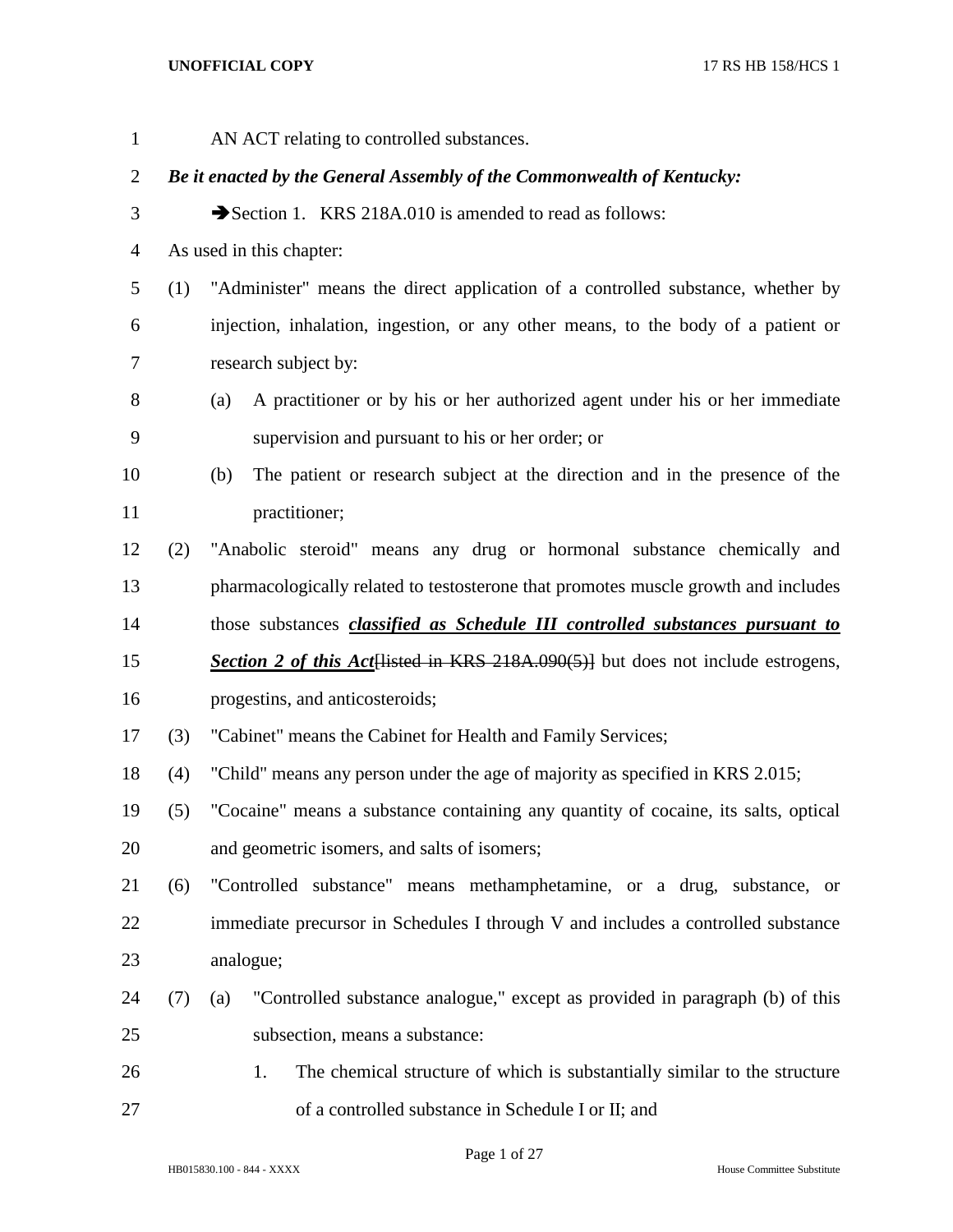| $\mathbf{1}$ |     | 2.  | Which has a stimulant, depressant, or hallucinogenic effect on the                     |
|--------------|-----|-----|----------------------------------------------------------------------------------------|
| $\mathbf{2}$ |     |     | central nervous system that is substantially similar to or greater than the            |
| 3            |     |     | stimulant, depressant, or hallucinogenic effect on the central nervous                 |
| 4            |     |     | system of a controlled substance in Schedule I or II; or                               |
| 5            |     | 3.  | With respect to a particular person, which such person represents or                   |
| 6            |     |     | intends to have a stimulant, depressant, or hallucinogenic effect on the               |
| 7            |     |     | central nervous system that is substantially similar to or greater than the            |
| 8            |     |     | stimulant, depressant, or hallucinogenic effect on the central nervous                 |
| 9            |     |     | system of a controlled substance in Schedule I or II.                                  |
| 10           |     | (b) | Such term does not include:                                                            |
| 11           |     | 1.  | Any substance for which there is an approved new drug application;                     |
| 12           |     | 2.  | With respect to a particular person, any substance if an exemption is in               |
| 13           |     |     | effect for investigational use for that person pursuant to federal law to              |
| 14           |     |     | the extent conduct with respect to such substance is pursuant to such                  |
| 15           |     |     | exemption; or                                                                          |
| 16           |     | 3.  | Any substance to the extent not intended for human consumption before                  |
| 17           |     |     | the exemption described in subparagraph 2. of this paragraph takes                     |
| 18           |     |     | effect with respect to that substance;                                                 |
| 19           | (8) |     | "Counterfeit substance" means a controlled substance which, or the container or        |
| 20           |     |     | labeling of which, without authorization, bears the trademark, trade name, or other    |
| 21           |     |     | identifying mark, imprint, number, or device, or any likeness thereof, of a            |
| 22           |     |     | manufacturer, distributor, or dispenser other than the person who in fact              |
| 23           |     |     | manufactured, distributed, or dispensed the substance;                                 |
| 24           | (9) |     | "Dispense" means to deliver a controlled substance to an ultimate user or research     |
| 25           |     |     | subject by or pursuant to the lawful order of a practitioner, including the packaging, |
| 26           |     |     | labeling, or compounding necessary to prepare the substance for that delivery;         |
| 27           |     |     | (10) "Dispenser" means a person who lawfully dispenses a Schedule II, III, IV, or V    |

Page 2 of 27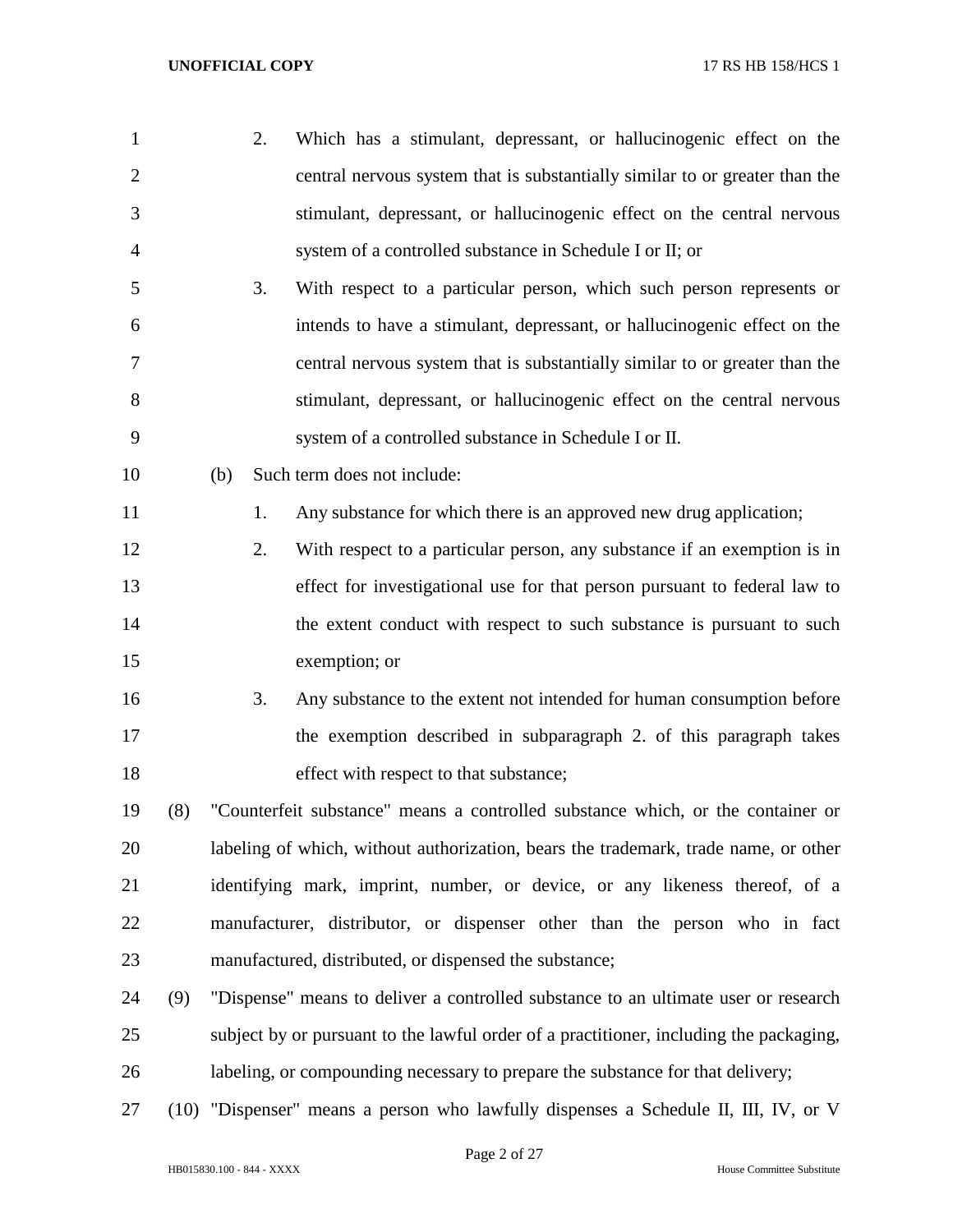controlled substance to or for the use of an ultimate user; (11) "Distribute" means to deliver other than by administering or dispensing a controlled substance; (12) "Dosage unit" means a single pill, capsule, ampule, liquid, or other form of administration available as a single unit; (13) "Drug" means: (a) Substances recognized as drugs in the official United States Pharmacopoeia, official Homeopathic Pharmacopoeia of the United States, or official National Formulary, or any supplement to any of them; (b) Substances intended for use in the diagnosis, care, mitigation, treatment, or prevention of disease in man or animals; (c) Substances (other than food) intended to affect the structure or any function of the body of man or animals; and (d) Substances intended for use as a component of any article specified in this subsection. It does not include devices or their components, parts, or accessories; (14) "Good faith prior examination," as used in KRS Chapter 218A and for criminal prosecution only, means an in-person medical examination of the patient conducted by the prescribing practitioner or other health-care professional routinely relied upon in the ordinary course of his or her practice, at which time the patient is physically examined and a medical history of the patient is obtained. "In-person" includes telehealth examinations. This subsection shall not be applicable to hospice providers licensed pursuant to KRS Chapter 216B; (15) "Hazardous chemical substance" includes any chemical substance used or intended for use in the illegal manufacture of a controlled substance as defined in this section or the illegal manufacture of methamphetamine as defined in KRS 218A.1431, which:

Page 3 of 27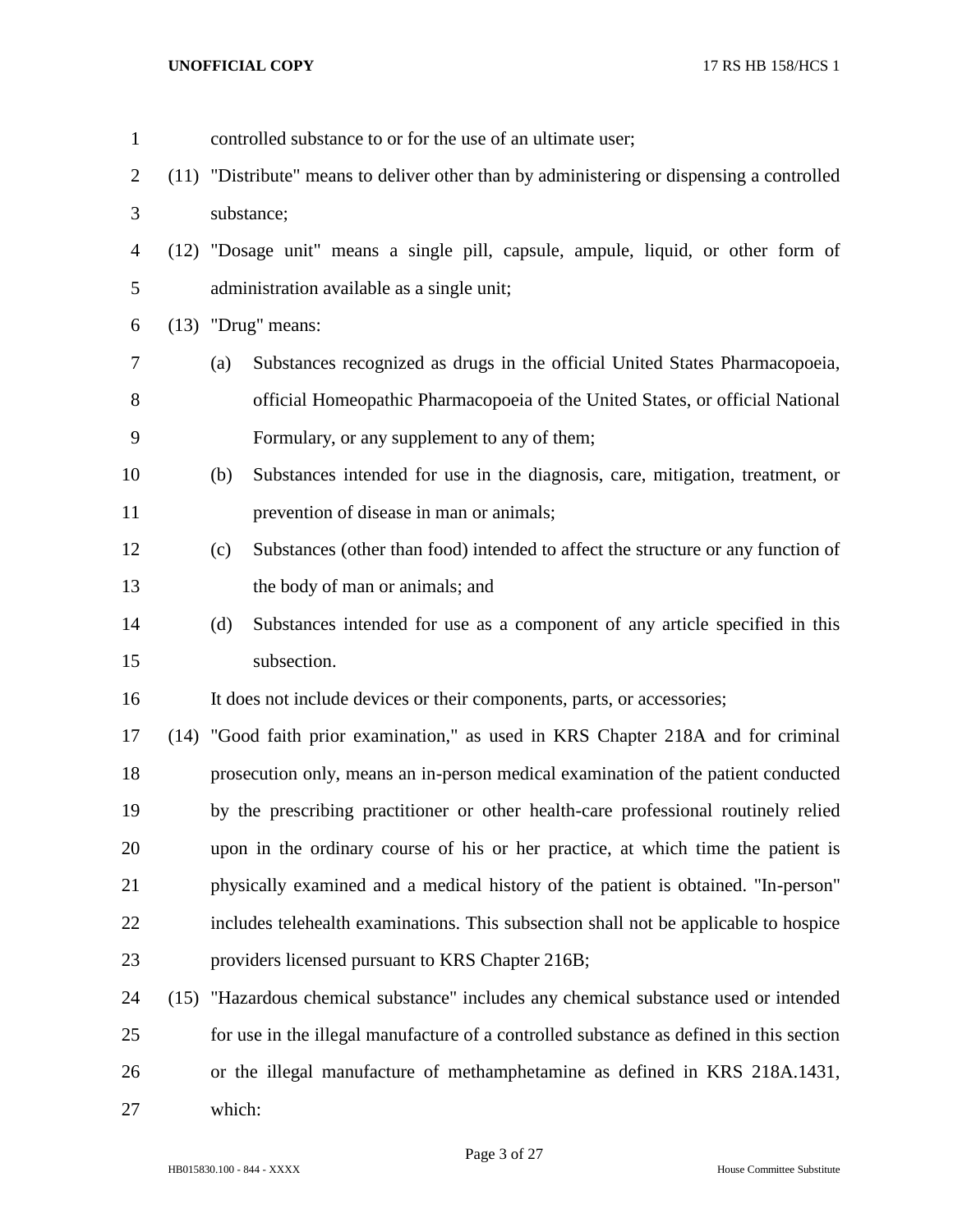- 
- (a) Poses an explosion hazard;
- (b) Poses a fire hazard; or
- (c) Is poisonous or injurious if handled, swallowed, or inhaled;
- (16) "Heroin" means a substance containing any quantity of heroin, or any of its salts, isomers, or salts of isomers;
- (17) "Hydrocodone combination product" means a drug with:
- (a) Not more than three hundred (300) milligrams of dihydrocodeinone, or any of its salts, per one hundred (100) milliliters or not more than fifteen (15) milligrams per dosage unit, with a fourfold or greater quantity of an isoquinoline alkaloid of opium; or
- (b) Not more than three hundred (300) milligrams of dihydrocodeinone, or any of its salts, per one hundred (100) milliliters or not more than fifteen (15) milligrams per dosage unit, with one (1) or more active, nonnarcotic ingredients in recognized therapeutic amounts;

 (18) "Immediate precursor" means a substance which is the principal compound commonly used or produced primarily for use, and which is an immediate chemical intermediary used or likely to be used in the manufacture of a controlled substance or methamphetamine, the control of which is necessary to prevent, curtail, or limit manufacture;

 (19) "Intent to manufacture" means any evidence which demonstrates a person's conscious objective to manufacture a controlled substance or methamphetamine. Such evidence includes but is not limited to statements and a chemical substance's usage, quantity, manner of storage, or proximity to other chemical substances or equipment used to manufacture a controlled substance or methamphetamine;

- (20) "Isomer" means the optical isomer, except *the Cabinet for Health and Family Services may include the optical, positional, or geometric isomer to classify any*
- *substance pursuant to Section 2 of this Act*[as used in KRS 218A.050(3) and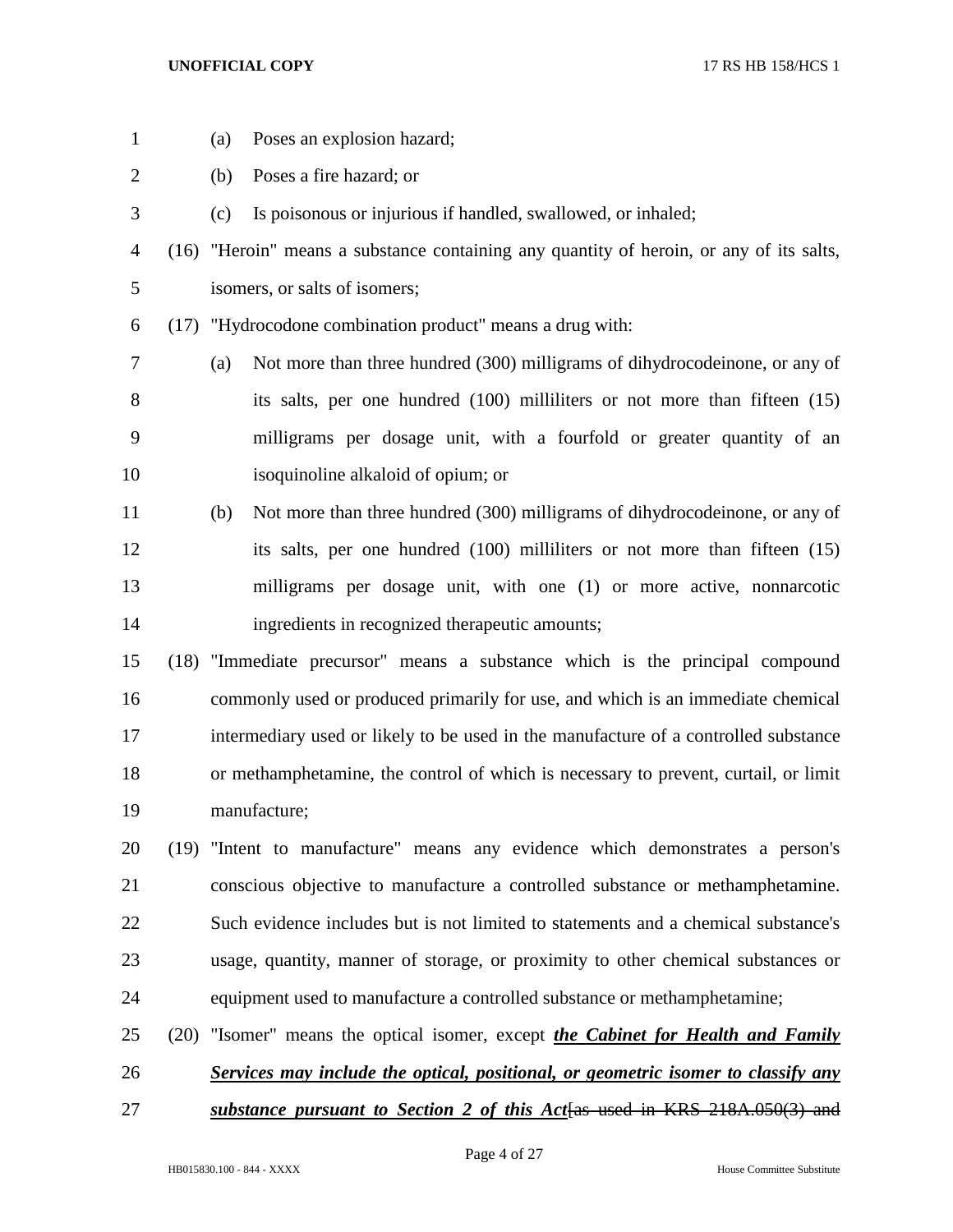| $\mathbf{1}$   |     | $218A.070(1)(d)$ . As used in KRS $218A.050(3)$ , the term "isomer" means the optical,  |
|----------------|-----|-----------------------------------------------------------------------------------------|
| $\overline{2}$ |     | positional, or geometric isomer. As used in KRS 218A.070(1)(d), the term "isomer"       |
| 3              |     | means the optical or geometric isomer];                                                 |
| $\overline{4}$ |     | (21) "Manufacture," except as provided in KRS 218A.1431, means the production,          |
| 5              |     | preparation, propagation, compounding, conversion, or processing of a controlled        |
| 6              |     | substance, either directly or indirectly by extraction from substances of natural       |
| 7              |     | origin or independently by means of chemical synthesis, or by a combination of          |
| 8              |     | extraction and chemical synthesis, and includes any packaging or repackaging of the     |
| 9              |     | substance or labeling or relabeling of its container except that this term does not     |
| 10             |     | include activities:                                                                     |
| 11             | (a) | By a practitioner as an incident to his or her administering or dispensing of a         |
| 12             |     | controlled substance in the course of his or her professional practice;                 |
| 13             | (b) | By a practitioner, or by his or her authorized agent under his supervision, for         |
| 14             |     | the purpose of, or as an incident to, research, teaching, or chemical analysis          |
| 15             |     | and not for sale; or                                                                    |
| 16             | (c) | By a pharmacist as an incident to his or her dispensing of a controlled                 |
| 17             |     | substance in the course of his or her professional practice;                            |
| 18             |     | (22) "Marijuana" means all parts of the plant Cannabis sp., whether growing or not; the |
| 19             |     | seeds thereof; the resin extracted from any part of the plant; and every compound,      |
| 20             |     | manufacture, salt, derivative, mixture, or preparation of the plant, its seeds or resin |
| 21             |     | or any compound, mixture, or preparation which contains any quantity of these           |
| 22             |     | substances. The term "marijuana" does not include:                                      |
| 23             | (a) | Industrial hemp as defined in KRS 260.850;                                              |
| 24             | (b) | The substance cannabidiol, when transferred, dispensed, or administered                 |
| 25             |     | pursuant to the written order of a physician practicing at a hospital or                |
| 26             |     | associated clinic affiliated with a Kentucky public university having a college         |
| 27             |     | or school of medicine; or                                                               |

Page 5 of 27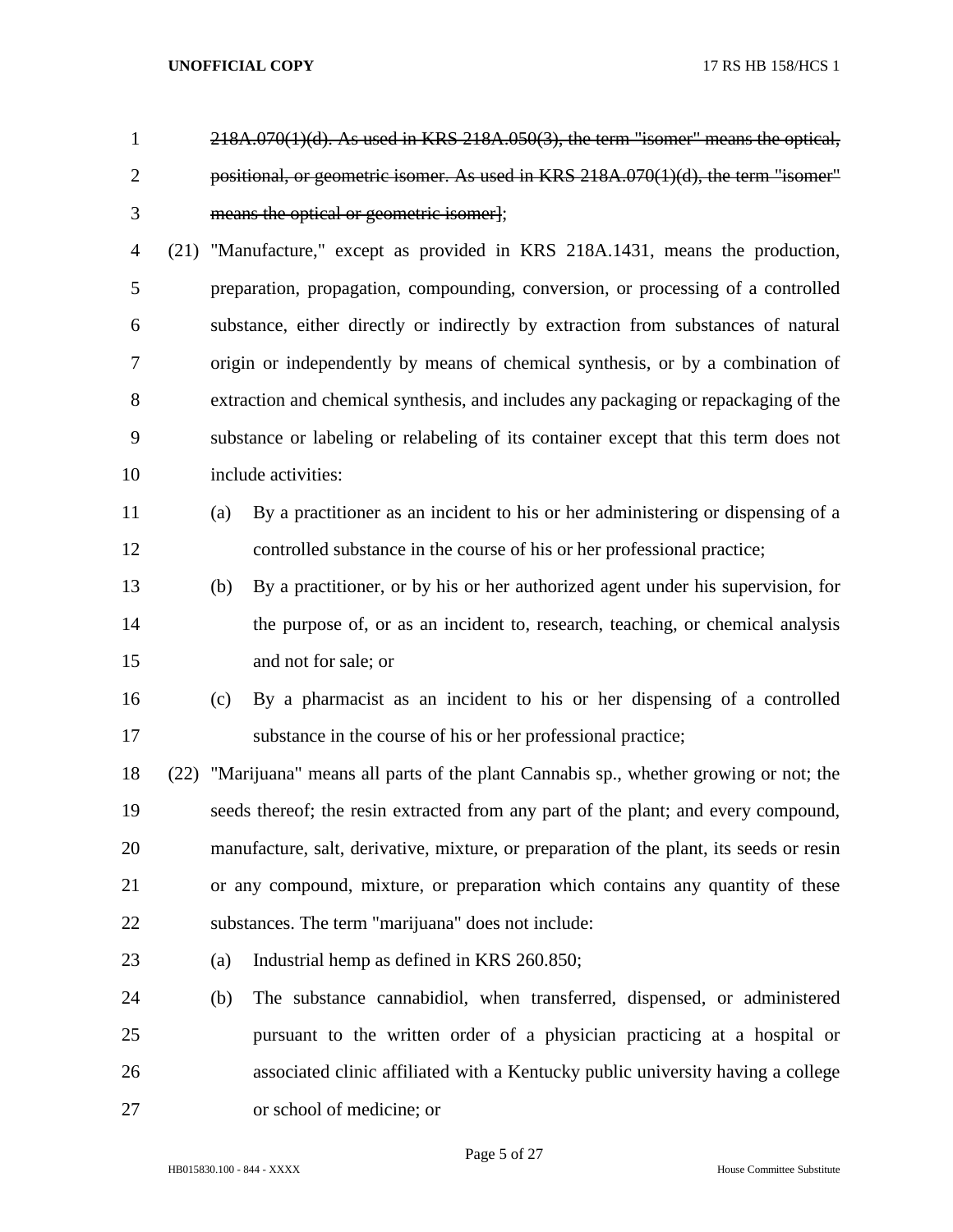| $\mathbf{1}$   | (c) | For persons participating in a clinical trial or in an expanded access program,          |
|----------------|-----|------------------------------------------------------------------------------------------|
| $\overline{2}$ |     | a drug or substance approved for the use of those participants by the United             |
| 3              |     | <b>States Food and Drug Administration;</b>                                              |
| $\overline{4}$ |     | (23) "Medical history," as used in KRS Chapter 218A and for criminal prosecution only,   |
| 5              |     | means an accounting of a patient's medical background, including but not limited to      |
| 6              |     | prior medical conditions, prescriptions, and family background;                          |
| $\tau$         |     | (24) "Medical order," as used in KRS Chapter 218A and for criminal prosecution only,     |
| 8              |     | means a lawful order of a specifically identified practitioner for a specifically        |
| 9              |     | identified patient for the patient's health-care needs. "Medical order" may or may       |
| 10             |     | not include a prescription drug order;                                                   |
| 11             |     | (25) "Medical record," as used in KRS Chapter 218A and for criminal prosecution only,    |
| 12             |     | means a record, other than for financial or billing purposes, relating to a patient,     |
| 13             |     | kept by a practitioner as a result of the practitioner-patient relationship;             |
| 14             |     | (26) "Methamphetamine" means<br>any substance that contains any quantity of              |
| 15             |     | methamphetamine, or any of its salts, isomers, or salts of isomers;                      |
| 16             |     | (27) "Narcotic drug" means any of the following, whether produced directly or indirectly |
| 17             |     | by extraction from substances of vegetable origin, or independently by means of          |
| 18             |     | chemical synthesis, or by a combination of extraction and chemical synthesis:            |
| 19             | (a) | Opium and opiate, and any salt, compound, derivative, or preparation of                  |
| 20             |     | opium or opiate;                                                                         |
| 21             | (b) | Any salt, compound, isomer, derivative, or preparation thereof which is                  |
| 22             |     | chemically equivalent or identical with any of the substances referred to in             |
| 23             |     | paragraph (a) of this subsection, but not including the isoquinoline alkaloids           |
| 24             |     | of opium;                                                                                |
| 25             | (c) | Opium poppy and poppy straw;                                                             |
| 26             | (d) | Coca leaves, except coca leaves and extracts of coca leaves from which                   |
| 27             |     | cocaine, ecgonine, and derivatives of ecgonine or their salts have been                  |

Page 6 of 27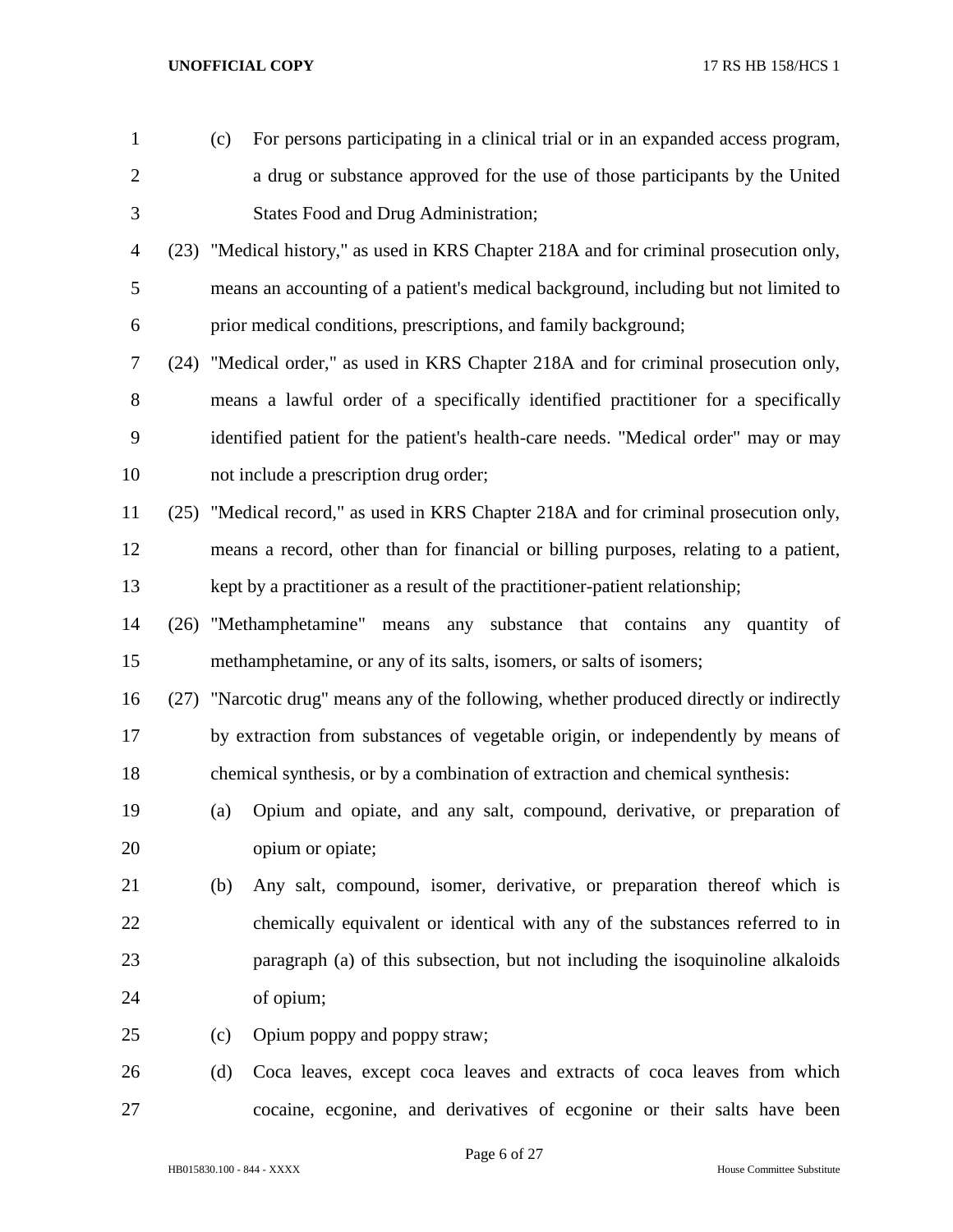| $\mathbf{1}$   |         | removed;                                                                                  |
|----------------|---------|-------------------------------------------------------------------------------------------|
| $\overline{2}$ | (e)     | Cocaine, its salts, optical and geometric isomers, and salts of isomers;                  |
| 3              | (f)     | Ecgonine, its derivatives, their salts, isomers, and salts of isomers; and                |
| $\overline{4}$ | (g)     | Any compound, mixture, or preparation which contains any quantity of any of               |
| 5              |         | the substances referred to in paragraphs (a) to (f) of this subsection;                   |
| 6              |         | (28) "Opiate" means any substance having an addiction-forming or addiction-sustaining     |
| 7              |         | liability similar to morphine or being capable of conversion into a drug having           |
| 8              |         | addiction-forming or addiction-sustaining liability. It does not include, unless          |
| 9              |         | specifically designated as controlled under Section 2 of this Act[KRS 218A.030],          |
| 10             | the     | dextrorotatory isomer of 3-methoxy-n-methylmorphinan and its<br>salts                     |
| 11             |         | (dextromethorphan). It does include its racemic and levorotatory forms;                   |
| 12             |         | (29) "Opium poppy" means the plant of the species papaver somniferum L., except its       |
| 13             | seeds;  |                                                                                           |
| 14             |         | (30) "Person" means individual, corporation, government or governmental subdivision       |
| 15             |         | or agency, business trust, estate, trust, partnership or association, or any other legal  |
| 16             | entity; |                                                                                           |
| 17             |         | (31) "Physical injury" has the same meaning it has in KRS 500.080;                        |
| 18             |         | (32) "Poppy straw" means all parts, except the seeds, of the opium poppy, after mowing;   |
| 19             |         | (33) "Pharmacist" means a natural person licensed by this state to engage in the practice |
| 20             |         | of the profession of pharmacy;                                                            |
| 21             |         | (34) "Practitioner" means a physician, dentist, podiatrist, veterinarian, scientific      |
| 22             |         | investigator, optometrist as authorized in KRS 320.240, advanced practice                 |
| 23             |         | registered nurse as authorized under KRS 314.011, or other person licensed,               |
| 24             |         | registered, or otherwise permitted by state or federal law to acquire, distribute,        |
| 25             |         | dispense, conduct research with respect to, or to administer a controlled substance       |
| 26             |         | in the course of professional practice or research in this state. "Practitioner" also     |
| 27             |         | includes a physician, dentist, podiatrist, veterinarian, or advanced practice registered  |
|                |         |                                                                                           |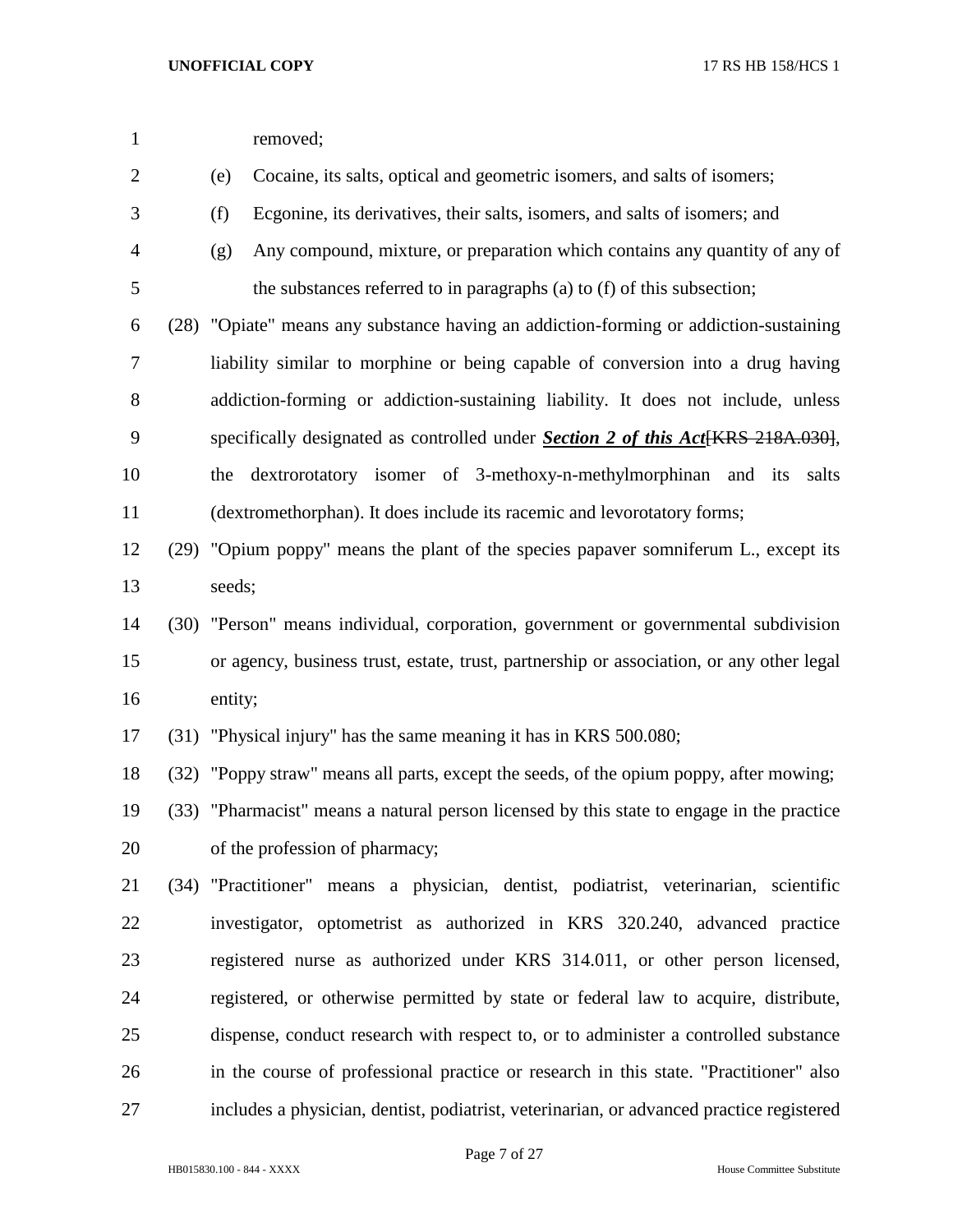nurse authorized under KRS 314.011 who is a resident of and actively practicing in a state other than Kentucky and who is licensed and has prescriptive authority for controlled substances under the professional licensing laws of another state, unless the person's Kentucky license has been revoked, suspended, restricted, or probated, in which case the terms of the Kentucky license shall prevail;

 (35) "Practitioner-patient relationship," as used in KRS Chapter 218A and for criminal prosecution only, means a medical relationship that exists between a patient and a practitioner or the practitioner's designee, after the practitioner or his or her designee has conducted at least one (1) good faith prior examination;

 (36) "Prescription" means a written, electronic, or oral order for a drug or medicine, or combination or mixture of drugs or medicines, or proprietary preparation, signed or given or authorized by a medical, dental, chiropody, veterinarian, optometric practitioner, or advanced practice registered nurse, and intended for use in the diagnosis, cure, mitigation, treatment, or prevention of disease in man or other animals;

 (37) "Prescription blank," with reference to a controlled substance, means a document 17 that meets the requirements of KRS 218A.204 and 217.216;

 (38) "Presumptive probation" means a sentence of probation not to exceed the maximum term specified for the offense, subject to conditions otherwise authorized by law, that is presumed to be the appropriate sentence for certain offenses designated in this chapter, notwithstanding contrary provisions of KRS Chapter 533. That presumption shall only be overcome by a finding on the record by the sentencing court of substantial and compelling reasons why the defendant cannot be safely and effectively supervised in the community, is not amenable to community-based treatment, or poses a significant risk to public safety;

 (39) "Production" includes the manufacture, planting, cultivation, growing, or harvesting of a controlled substance;

Page 8 of 27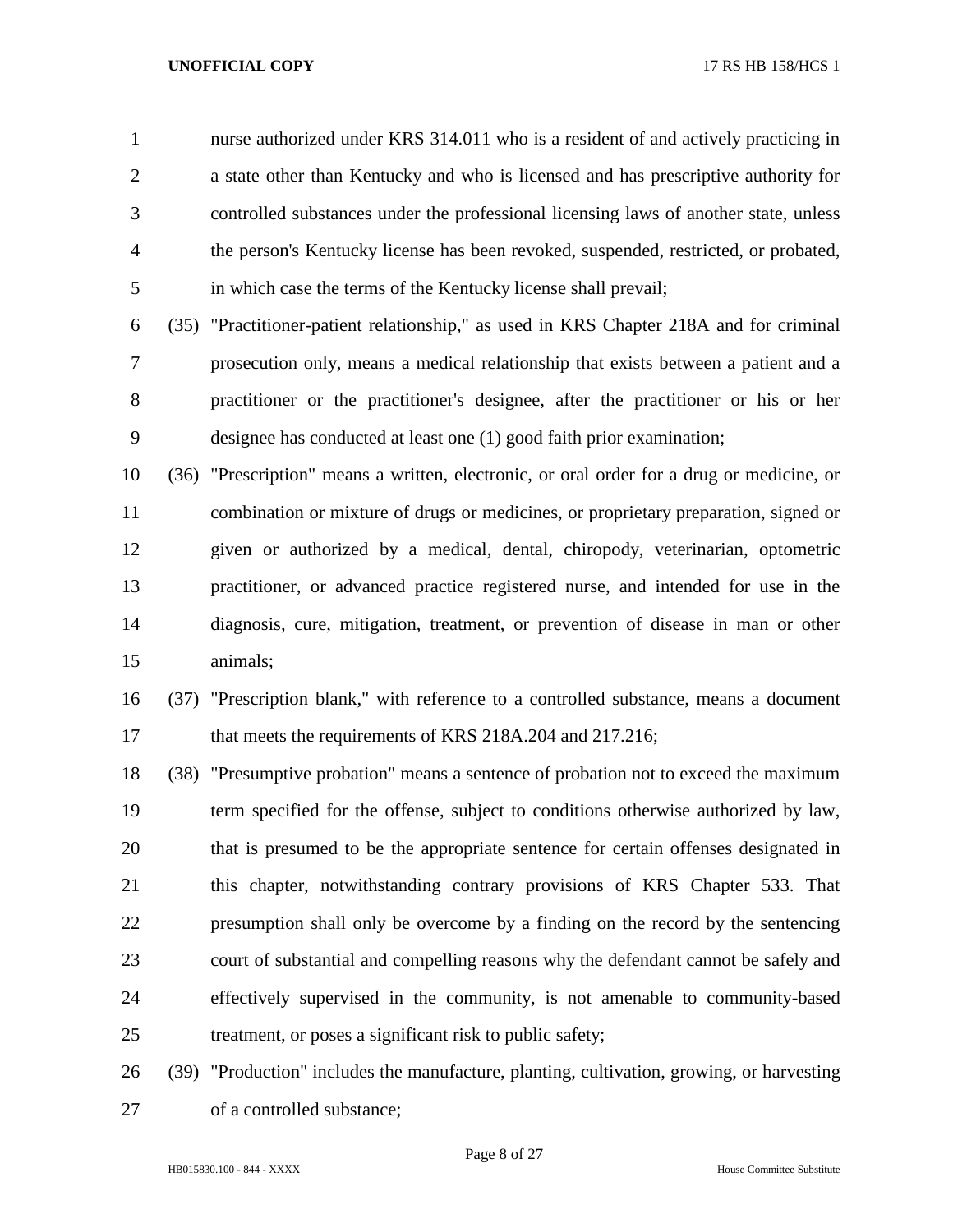(40) "Recovery program" means an evidence-based, nonclinical service that assists individuals and families working toward sustained recovery from substance use and other criminal risk factors. This can be done through an array of support programs and services that are delivered through residential and nonresidential means;

 (41) "Salvia" means Salvia divinorum or Salvinorin A and includes all parts of the plant presently classified botanically as Salvia divinorum, whether growing or not, the seeds thereof, any extract from any part of that plant, and every compound, manufacture, derivative, mixture, or preparation of that plant, its seeds, or its extracts, including salts, isomers, and salts of isomers whenever the existence of such salts, isomers, and salts of isomers is possible within the specific chemical designation of that plant, its seeds, or extracts. The term shall not include any other species in the genus salvia;

 (42) "Second or subsequent offense" means that for the purposes of this chapter an offense is considered as a second or subsequent offense, if, prior to his or her conviction of the offense, the offender has at any time been convicted under this chapter, or under any statute of the United States, or of any state relating to substances classified as controlled substances or counterfeit substances, except that a prior conviction for a nontrafficking offense shall be treated as a prior offense only when the subsequent offense is a nontrafficking offense. For the purposes of this section, a conviction voided under KRS 218A.275 or 218A.276 shall not constitute a conviction under this chapter;

- 
- (43) "Sell" means to dispose of a controlled substance to another person for consideration or in furtherance of commercial distribution;

(44) "Serious physical injury" has the same meaning it has in KRS 500.080;

 (45) "Synthetic cannabinoids or piperazines" means any chemical compound which is not approved by the United States Food and Drug Administration or, if approved, which is not dispensed or possessed in accordance with state and federal law, that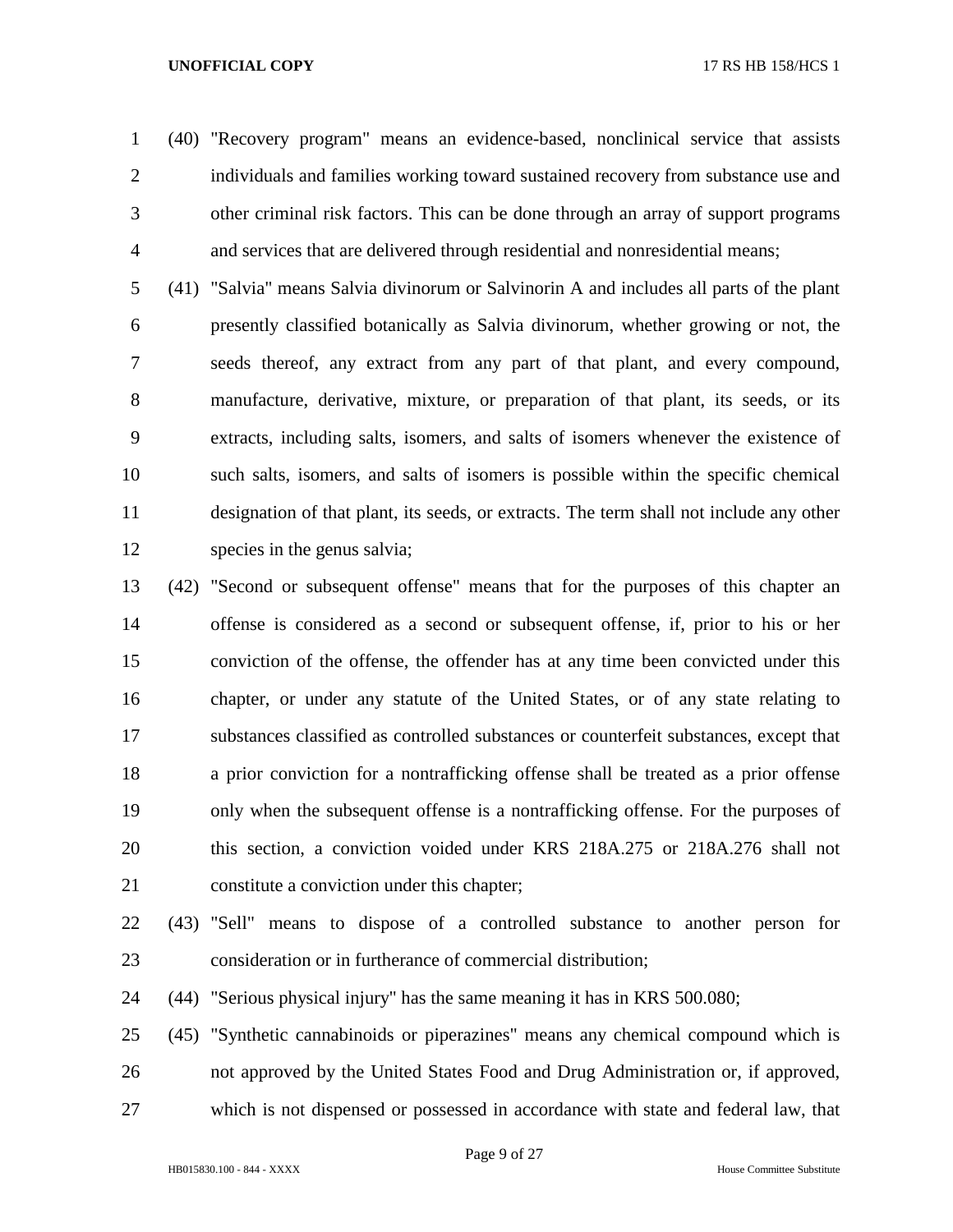contains Benzylpiperazine (BZP); Trifluoromethylphenylpiperazine (TFMPP); 1,1- Dimethylheptyl-11-hydroxytetrahydrocannabinol (HU-210); 1-Butyl-3-(1- naphthoyl)indole; 1-Pentyl-3-(1-naphthoyl)indole; dexanabinol (HU-211); or any compound in the following structural classes:

- (a) Naphthoylindoles: Any compound containing a 3-(1-naphthoyl)indole structure with substitution at the nitrogen atom of the indole ring by an alkyl, haloalkyl, alkenyl, cycloalkylmethyl, cycloalkylethyl, 1-(N-methyl-2- piperidinyl)methyl, or 2-(4-morpholinyl)ethyl group, whether or not further substituted in the indole ring to any extent and whether or not substituted in the naphthyl ring to any extent. Examples of this structural class include but are not limited to JWH-015, JWH-018, JWH-019, JWH-073, JWH-081, **JWH-122, JWH-200, and AM-2201;**
- (b) Phenylacetylindoles: Any compound containing a 3-phenylacetylindole structure with substitution at the nitrogen atom of the indole ring by an alkyl, haloalkyl, alkenyl, cycloalkylmethyl, cycloalkylethyl, 1-(N-methyl-2- piperidinyl)methyl, or 2-(4-morpholinyl)ethyl group whether or not further substituted in the indole ring to any extent and whether or not substituted in the phenyl ring to any extent. Examples of this structural class include but are not limited to JWH-167, JWH-250, JWH-251, and RCS-8;
- (c) Benzoylindoles: Any compound containing a 3-(benzoyl)indole structure with substitution at the nitrogen atom of the indole ring by an alkyl, haloalkyl, alkenyl, cycloalkylmethyl, cycloalkylethyl, 1-(N-methyl-2-piperidinyl)methyl, or 2-(4-morpholinyl)ethyl group whether or not further substituted in the indole ring to any extent and whether or not substituted in the phenyl ring to any extent. Examples of this structural class include but are not limited to AM-630, AM-2233, AM-694, Pravadoline (WIN 48,098), and RCS-4;
- 

(d) Cyclohexylphenols: Any compound containing a 2-(3-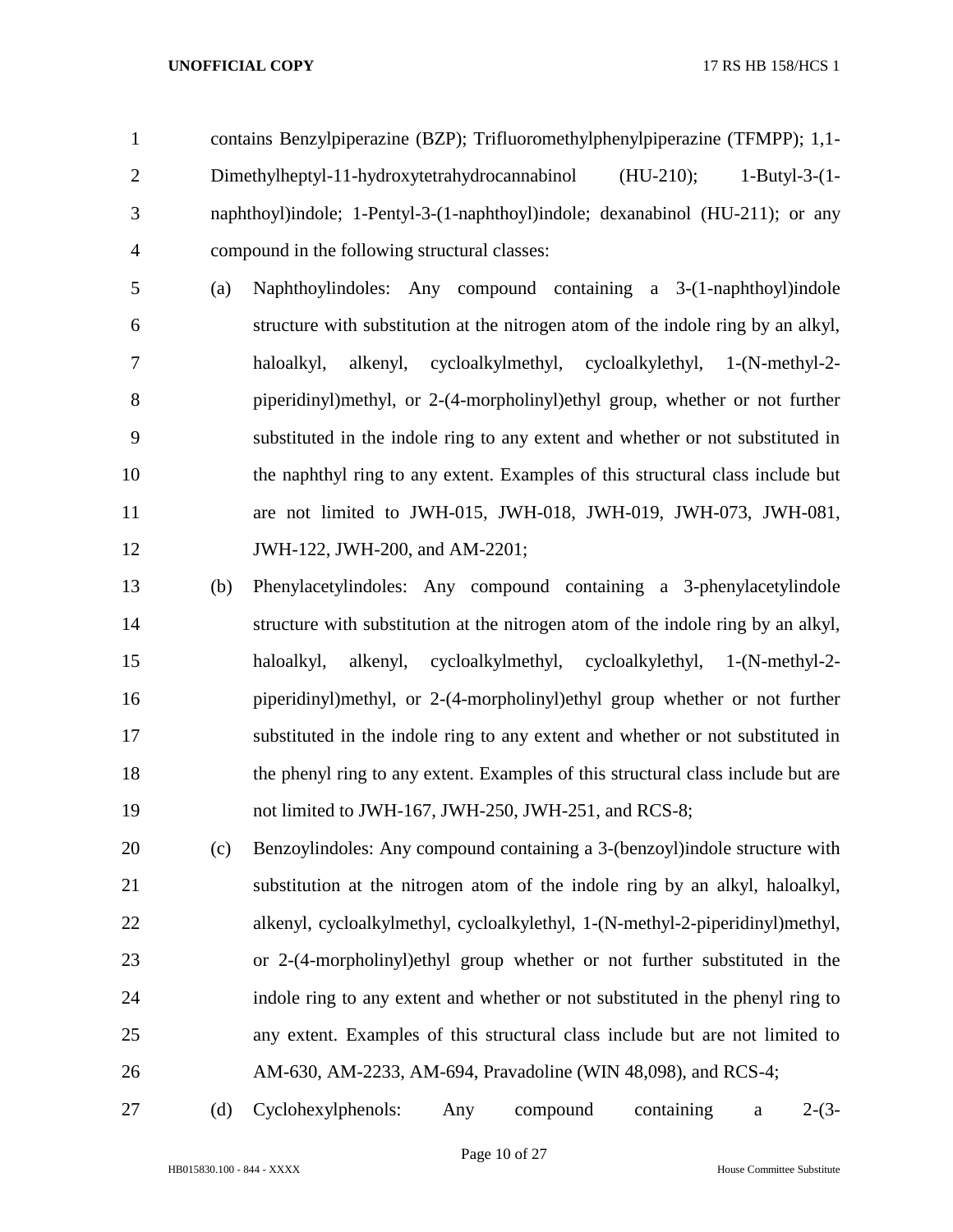hydroxycyclohexyl)phenol structure with substitution at the 5-position of the phenolic ring by an alkyl, haloalkyl, alkenyl, cycloalkylmethyl, cycloalkylethyl, 1-(N-methyl-2-piperidinyl)methyl, or 2-(4-morpholinyl)ethyl group whether or not substituted in the cyclohexyl ring to any extent. Examples of this structural class include but are not limited to CP 47,497 and its C8 homologue (cannabicyclohexanol);

 (e) Naphthylmethylindoles: Any compound containing a 1H-indol-3-yl-(1- naphthyl)methane structure with substitution at the nitrogen atom of the indole ring by an alkyl, haloalkyl, alkenyl, cycloalkylmethyl, cycloalkylethyl, 1-(N- methyl-2-piperidinyl)methyl, or 2-(4-morpholinyl)ethyl group whether or not further substituted in the indole ring to any extent and whether or not substituted in the naphthyl ring to any extent. Examples of this structural class include but are not limited to JWH-175, JWH-184, and JWH-185;

 (f) Naphthoylpyrroles: Any compound containing a 3-(1-naphthoyl)pyrrole structure with substitution at the nitrogen atom of the pyrrole ring by an alkyl, haloalkyl, alkenyl, cycloalkylmethyl, cycloalkylethyl, 1-(N-methyl-2- piperidinyl)methyl, or 2-(4-morpholinyl)ethyl group whether or not further substituted in the pyrrole ring to any extent and whether or not substituted in the naphthyl ring to any extent. Examples of this structural class include but are not limited to JWH-030, JWH-145, JWH-146, JWH-307, and JWH-368;

 (g) Naphthylmethylindenes: Any compound containing a 1-(1- naphthylmethyl)indene structure with substitution at the 3-position of the indene ring by an alkyl, haloalkyl, alkenyl, cycloalkylmethyl, cycloalkylethyl, 1-(N-methyl-2-piperidinyl)methyl, or 2-(4-morpholinyl)ethyl group whether or not further substituted in the indene ring to any extent and whether or not substituted in the naphthyl ring to any extent. Examples of this structural class include but are not limited to JWH-176;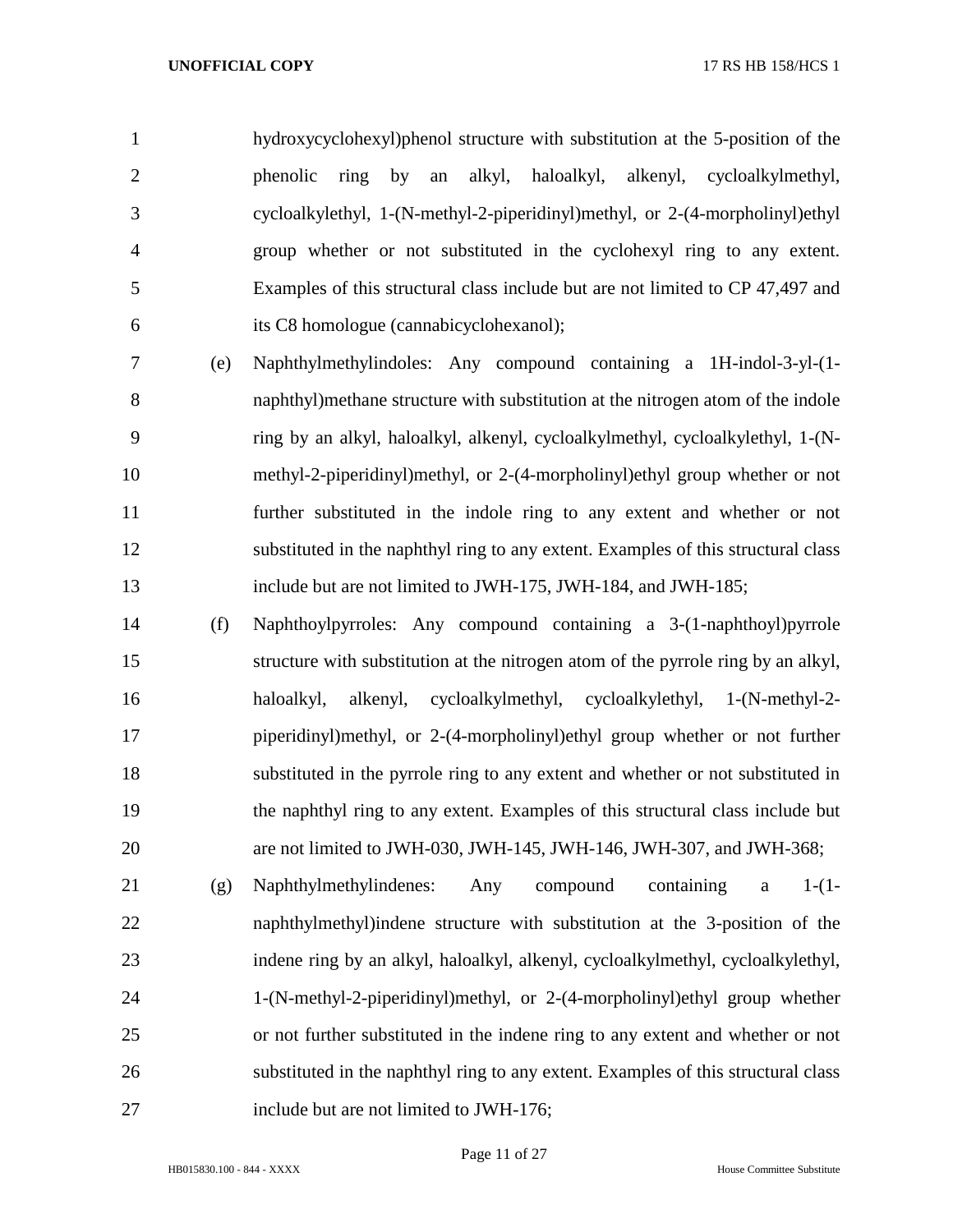(h) Tetramethylcyclopropanoylindoles: Any compound containing a 3-(1- tetramethylcyclopropoyl)indole structure with substitution at the nitrogen atom of the indole ring by an alkyl, haloalkyl, cycloalkylmethyl, cycloalkylethyl, 1-(N-methyl-2-piperidinyl)methyl, or 2-(4-morpholinyl)ethyl group, whether or not further substituted in the indole ring to any extent and whether or not further substituted in the tetramethylcyclopropyl ring to any extent. Examples of this structural class include but are not limited to UR-144 and XLR-11;

- (i) Adamantoylindoles: Any compound containing a 3-(1-adamantoyl)indole structure with substitution at the nitrogen atom of the indole ring by an alkyl, haloalkyl, alkenyl, cycloalkylmethyl, cycloalkylethyl, 1-(N-methyl-2- piperidinyl)methyl, or 2-(4-morpholinyl)ethyl group, whether or not further substituted in the indole ring to any extent and whether or not substituted in the adamantyl ring system to any extent. Examples of this structural class include but are not limited to AB-001 and AM-1248; or
- (j) Any other synthetic cannabinoid or piperazine which is not approved by the United States Food and Drug Administration or, if approved, which is not dispensed or possessed in accordance with state and federal law;
- (46) "Synthetic cathinones" means any chemical compound which is not approved by the United States Food and Drug Administration or, if approved, which is not dispensed or possessed in accordance with state and federal law (not including bupropion or compounds listed under a different schedule) structurally derived from 2- aminopropan-1-one by substitution at the 1-position with either phenyl, naphthyl, or thiophene ring systems, whether or not the compound is further modified in one (1) or more of the following ways:
- (a) By substitution in the ring system to any extent with alkyl, alkylenedioxy, alkoxy, haloalkyl, hydroxyl, or halide substituents, whether or not further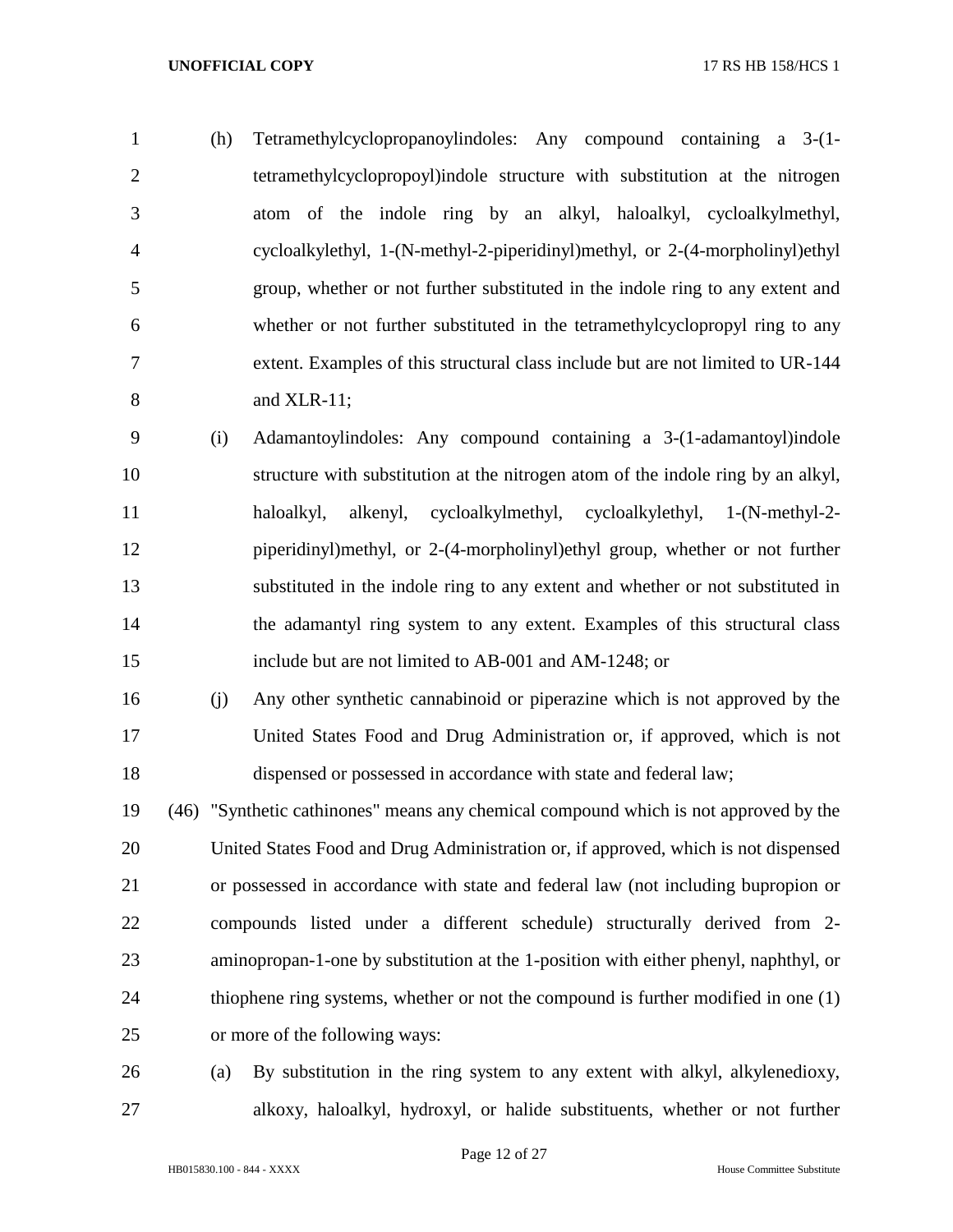|                |     | substituted in the ring system by one (1) or more other univalent substituents.  |  |  |  |  |  |
|----------------|-----|----------------------------------------------------------------------------------|--|--|--|--|--|
| 2              |     | Examples of this class include but are not limited to 3,4-                       |  |  |  |  |  |
| 3              |     | Methylenedioxycathinone (bk-MDA);                                                |  |  |  |  |  |
| $\overline{4}$ | (b) | By substitution at the 3-position with an acyclic alkyl substituent. Examples of |  |  |  |  |  |

- this class include but are not limited to 2-methylamino-1-phenylbutan-1-one (buphedrone);
- (c) By substitution at the 2-amino nitrogen atom with alkyl, dialkyl, benzyl, or methoxybenzyl groups, or by inclusion of the 2-amino nitrogen atom in a cyclic structure. Examples of this class include but are not limited to 10 Dimethylcathinone, Ethcathinone, and  $\alpha$ -Pyrrolidinopropiophenone ( $\alpha$ -PPP); or
- (d) Any other synthetic cathinone which is not approved by the United States Food and Drug Administration or, if approved, is not dispensed or possessed **in accordance with state or federal law**:
- (47) "Synthetic drugs" means any synthetic cannabinoids or piperazines or any synthetic cathinones;
- (48) "Telehealth" has the same meaning it has in KRS 311.550;

 (49) "Tetrahydrocannabinols" means synthetic equivalents of the substances contained in the plant, or in the resinous extractives of the plant Cannabis, sp. or synthetic substances, derivatives, and their isomers with similar chemical structure and pharmacological activity such as the following:

- (a) Delta 1 cis or trans tetrahydrocannabinol, and their optical isomers;
- (b) Delta 6 cis or trans tetrahydrocannabinol, and their optical isomers; and
- (c) Delta 3, 4 cis or trans tetrahydrocannabinol, and its optical isomers;
- (50) "Traffic," except as provided in KRS 218A.1431, means to manufacture, distribute,
- dispense, sell, transfer, or possess with intent to manufacture, distribute, dispense,
- or sell a controlled substance;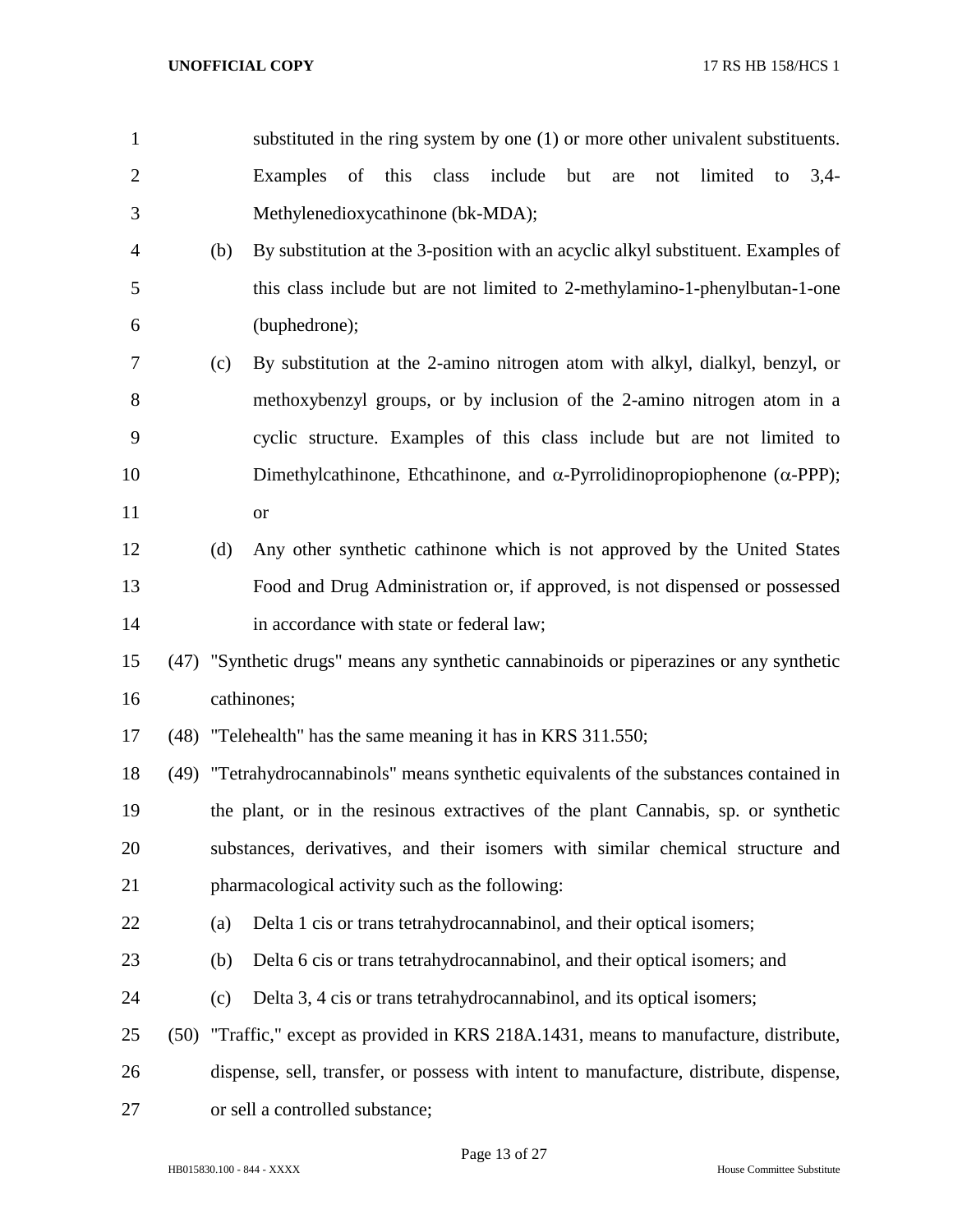| $\mathbf{1}$   |     |     | (51) "Transfer" means to dispose of a controlled substance to another person without                 |
|----------------|-----|-----|------------------------------------------------------------------------------------------------------|
| $\overline{2}$ |     |     | consideration and not in furtherance of commercial distribution; and                                 |
| 3              |     |     | (52) "Ultimate user" means a person who lawfully possesses a controlled substance for                |
| 4              |     |     | his or her own use or for the use of a member of his or her household or for                         |
| 5              |     |     | administering to an animal owned by him or her or by a member of his or her                          |
| 6              |     |     | household.                                                                                           |
| 7              |     |     | Section 2. KRS 218A.020 is amended to read as follows:                                               |
| 8              | (1) |     | The Cabinet for Health and Family Services shall administer this chapter and may                     |
| 9              |     |     | by <i>administrative</i> regulation add substances to or delete or reschedule all                    |
| 10             |     |     | substances enumerated in the schedules <i>authorized under</i> [set forth in] this chapter.          |
| 11             |     |     | In making a determination regarding a substance, the Cabinet for Health and Family                   |
| 12             |     |     | Services may consider the following:                                                                 |
| 13             |     | (a) | The actual or relative potential for abuse;                                                          |
| 14             |     | (b) | The scientific evidence of its pharmacological effect, if known;                                     |
| 15             |     | (c) | The state of current scientific knowledge regarding the substance;                                   |
| 16             |     | (d) | The history and current pattern of abuse;                                                            |
| 17             |     | (e) | The scope, duration, and significance of abuse;                                                      |
| 18             |     | (f) | The risk to the public health;                                                                       |
| 19             |     | (g) | The potential of the substance to produce psychic or physiological dependence                        |
| 20             |     |     | liability; and                                                                                       |
| 21             |     | (h) | Whether the substance is an immediate precursor of a substance already                               |
| 22             |     |     | controlled under this chapter.                                                                       |
| 23             | (2) |     | After considering the factors enumerated in subsection (1) of this section, the                      |
| 24             |     |     | Cabinet for Health and Family Services may adopt a regulation controlling the                        |
| 25             |     |     | substance if it finds the substance has a potential for abuse.                                       |
| 26             | (3) | (a) | If any substance is designated $or \rightarrow$ rescheduled $\rightarrow$ or deleted as a controlled |
| 27             |     |     | substance under <i>the</i> federal <i>Controlled Substances Act, the drug shall be</i>               |

Page 14 of 27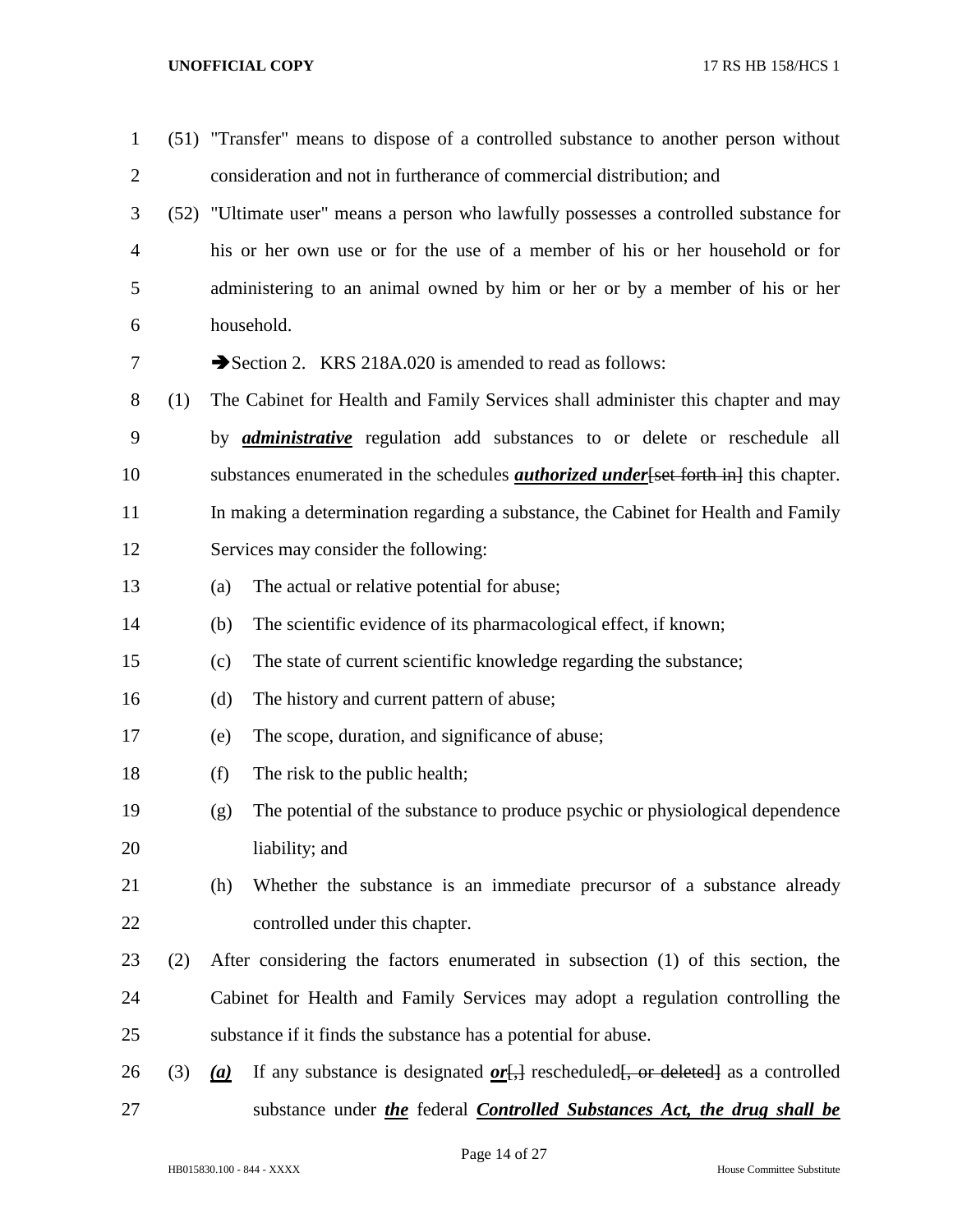| 1              |     | considered to be controlled at the state level in the same numerical schedule         |
|----------------|-----|---------------------------------------------------------------------------------------|
| $\overline{2}$ |     | corresponding to the federal schedule.                                                |
| 3              |     | Notwithstanding paragraph (a) of this subsection, the Cabinet for Health<br>(b)       |
| 4              |     | and Family Services may file an amendment to the administrative                       |
| 5              |     | regulations promulgated pursuant to this section to control the substance in          |
| 6              |     | a more restrictive numerical schedule than the federal schedule. Any                  |
| 7              |     | <u>amendment filed by administrative regulation pursuant to this subsection</u>       |
| 8              |     | shall be filed with the Legislative Research Commission no later than ninety          |
| 9              |     | (90) days from publication in the Federal Register of a final order                   |
| 10             |     | designating a substance as a controlled substance or rescheduling a                   |
| 11             |     | <i>controlled substance</i> Haw and notice thereof is given to the Cabinet for Health |
| 12             |     | and Family Services, the Cabinet for Health and Family Services may                   |
| 13             |     | similarly control the substance under this chapter by regulation.                     |
| 14             | (4) | The Cabinet for Health and Family Services shall exclude any nonnarcotic              |
| 15             |     | substance from a schedule if the substance may be lawfully sold over the counter      |
| 16             |     | without prescription under the provisions of the Federal Food, Drug and Cosmetic      |
| 17             |     | Act, or the Federal Comprehensive Drug Abuse Prevention and Control Act of            |
| 18             |     | 1970, or the Kentucky Revised Statutes (for the purposes of this section the          |
| 19             |     | Kentucky Revised Statutes shall not include any regulations issued thereunder).       |
| 20             | (5) | The Office of Drug Control Policy may request that the Cabinet for Health and         |
| 21             |     | Family Services schedule a substance substantially similar to a synthetic             |
| 22             |     | cannabinoid or piperazine or a synthetic cathinone. The cabinet shall consider the    |
| 23             |     | request utilizing the criteria established by this section and shall issue a written  |
| 24             |     | response within sixty (60) days of the scheduling request delineating the cabinet's   |
| 25             |     | decision to schedule or not schedule the substance and the basis for the cabinet's    |
| 26             |     | decision. The cabinet's response shall be provided to the Legislative Research        |
| 27             |     | Commission and shall be a public record.                                              |

Page 15 of 27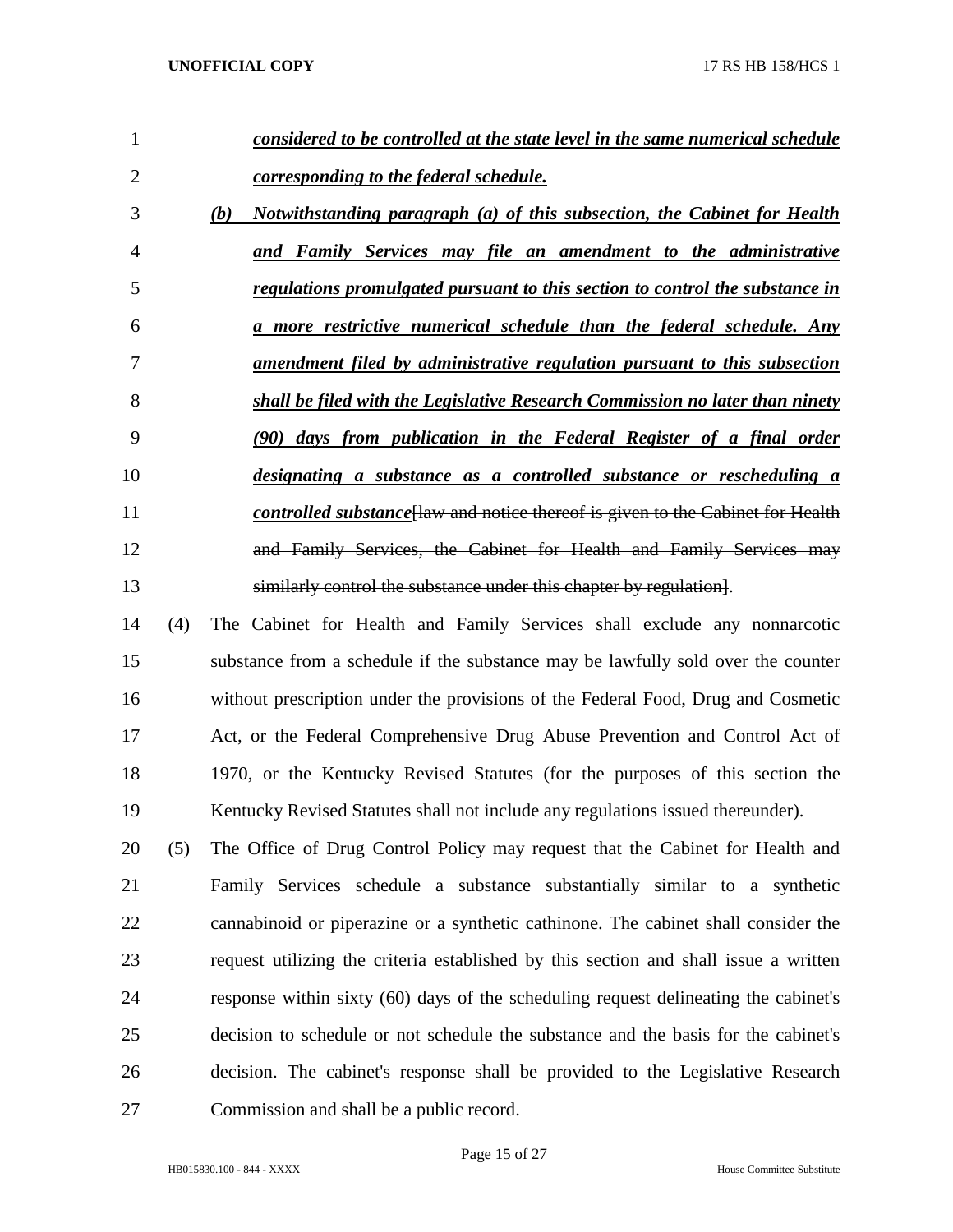| $\mathbf{1}$   |     |     | Section 3. KRS 243.100 is amended to read as follows:                                          |
|----------------|-----|-----|------------------------------------------------------------------------------------------------|
| $\overline{2}$ |     |     | A natural person shall not become a licensee under KRS 243.020 to 243.670 if he or she:        |
| 3              | (1) | (a) | Has been convicted of any felony until five (5) years have passed from the                     |
| $\overline{4}$ |     |     | date of conviction, release from custody or incarceration, parole, or                          |
| 5              |     |     | termination of probation, whichever is later;                                                  |
| 6              |     | (b) | Has been convicted of any misdemeanor <i>involving a controlled substance</i>                  |
| 7              |     |     | <i>that is</i> described <i>in or classified pursuant to Section 2 of this Act or</i> [ under] |
| 8              |     |     | KRS <del>[218A.050,]</del> 218A.040, 218A.060, [218A.070,] 218A.080, [218A.090,]               |
| 9              |     |     | 218A.100, or [218A.110,] 218A.120 [, or 218A.130] in the two (2) years                         |
| 10             |     |     | immediately preceding the application;                                                         |
| 11             |     | (c) | Has been convicted of any misdemeanor directly or indirectly attributable to                   |
| 12             |     |     | the use of alcoholic beverages in the two $(2)$ years immediately preceding the                |
| 13             |     |     | application;                                                                                   |
| 14             |     | (d) | Is under the age of twenty-one (21) years;                                                     |
| 15             |     | (e) | Has had any license issued under this statute relating to the regulation of the                |
| 16             |     |     | manufacture, sale, and transportation of alcoholic beverages revoked for cause                 |
| 17             |     |     | or has been convicted of a violation of any such statute, until the expiration of              |
| 18             |     |     | two (2) years from the date of the revocation or conviction; or                                |
| 19             |     | (f) | Is not a citizen of the United States and has not had an actual, bona fide                     |
| 20             |     |     | residence in this state for at least one (1) year before the date on which his or              |
| 21             |     |     | her application for a license is made. This subsection shall not apply to                      |
| 22             |     |     | applicants for manufacturers' licenses, to applicants that are corporations                    |
| 23             |     |     | authorized to do business in this state, or to persons licensed on March 7,                    |
| 24             |     |     | 1938.                                                                                          |
| 25             | (2) |     | A partnership, limited partnership, limited liability company, corporation, or                 |
| 26             |     |     | governmental agency shall not be licensed if:                                                  |

(a) Each member of the partnership or each of the directors, principal officers, or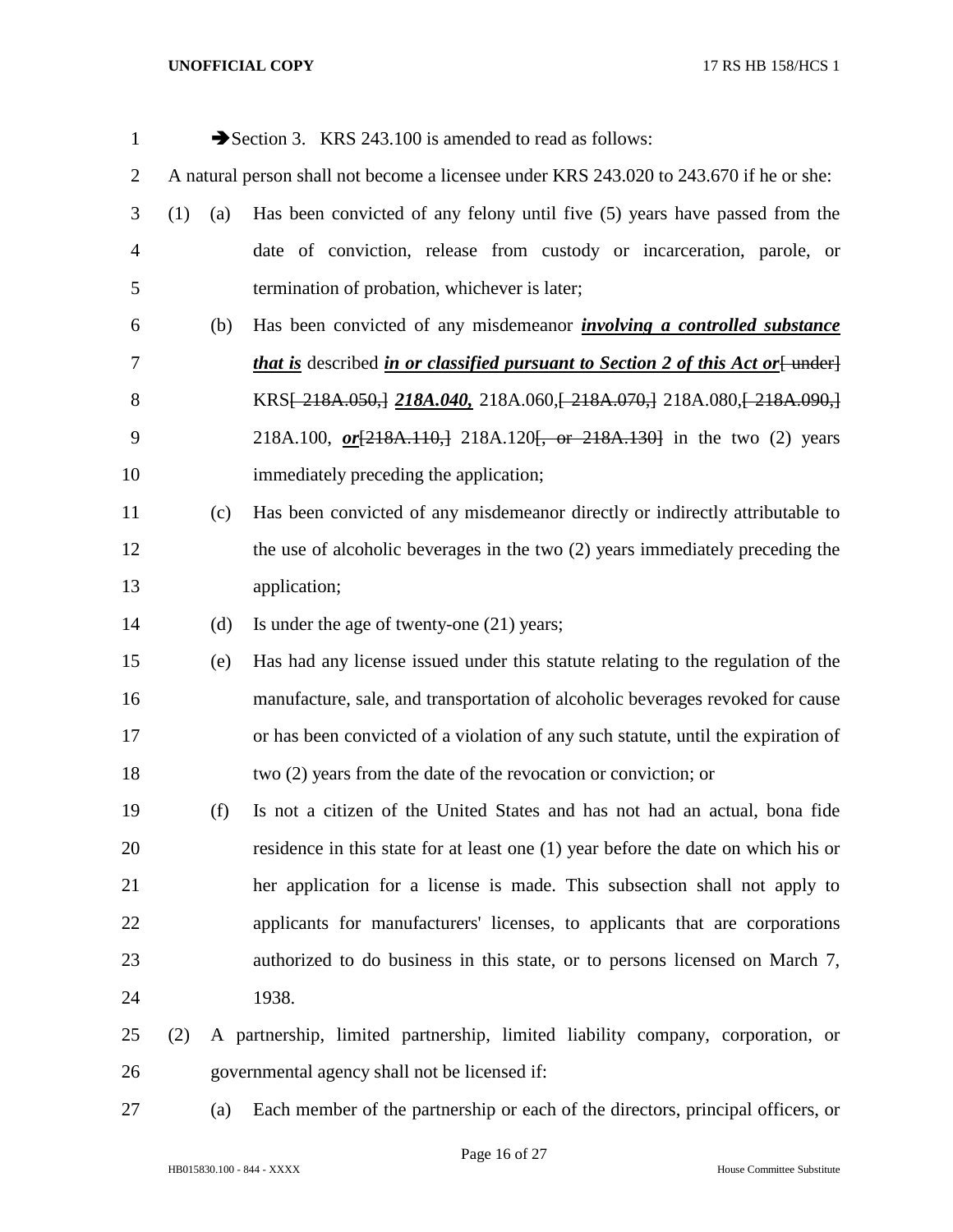- 1 managers does not qualify under subsection (1)(a), (b), (c), and (d) of this section;
- (b) It has had any license issued under this statute relating to the regulation of the manufacture, sale, and transportation of alcoholic beverages revoked for cause or has been convicted of a violation of any such statute, until the expiration of two (2) years from the date of the revocation or conviction; or
- (c) It is a partnership or corporation, if any member of the partnership or any director, manager, or principal officer of the corporation has had any license issued under any statute relating to the regulation of the manufacture, sale, and transportation of alcoholic beverages, revoked for cause or has been convicted of a violation of any such statute, until the expiration of the later of two (2) years from the date of the revocation or two (2) years from the date of conviction.
- 14 (3) The provisions of subsection  $(1)(a)$  and (b) shall apply to anyone applying for a new license under this chapter after July 15, 1998, but shall not apply to those who renew a license that was originally issued prior to July 15, 1998, or an application for a supplemental license where the original license was issued prior to July 15, 1998.

19 Section 4. KRS 243.390 is amended to read as follows:

- (1) In addition to other information as the board may by administrative regulation require, every application for a license under KRS 243.020 to 243.670 shall contain 22 the following information, given under oath:
- (a) The name, age, Social Security number, address, residence, and citizenship of each applicant;
- (b) If the applicant is a partner, the name, age, Social Security number, address, residence, and citizenship of each partner and the name and address of the partnership;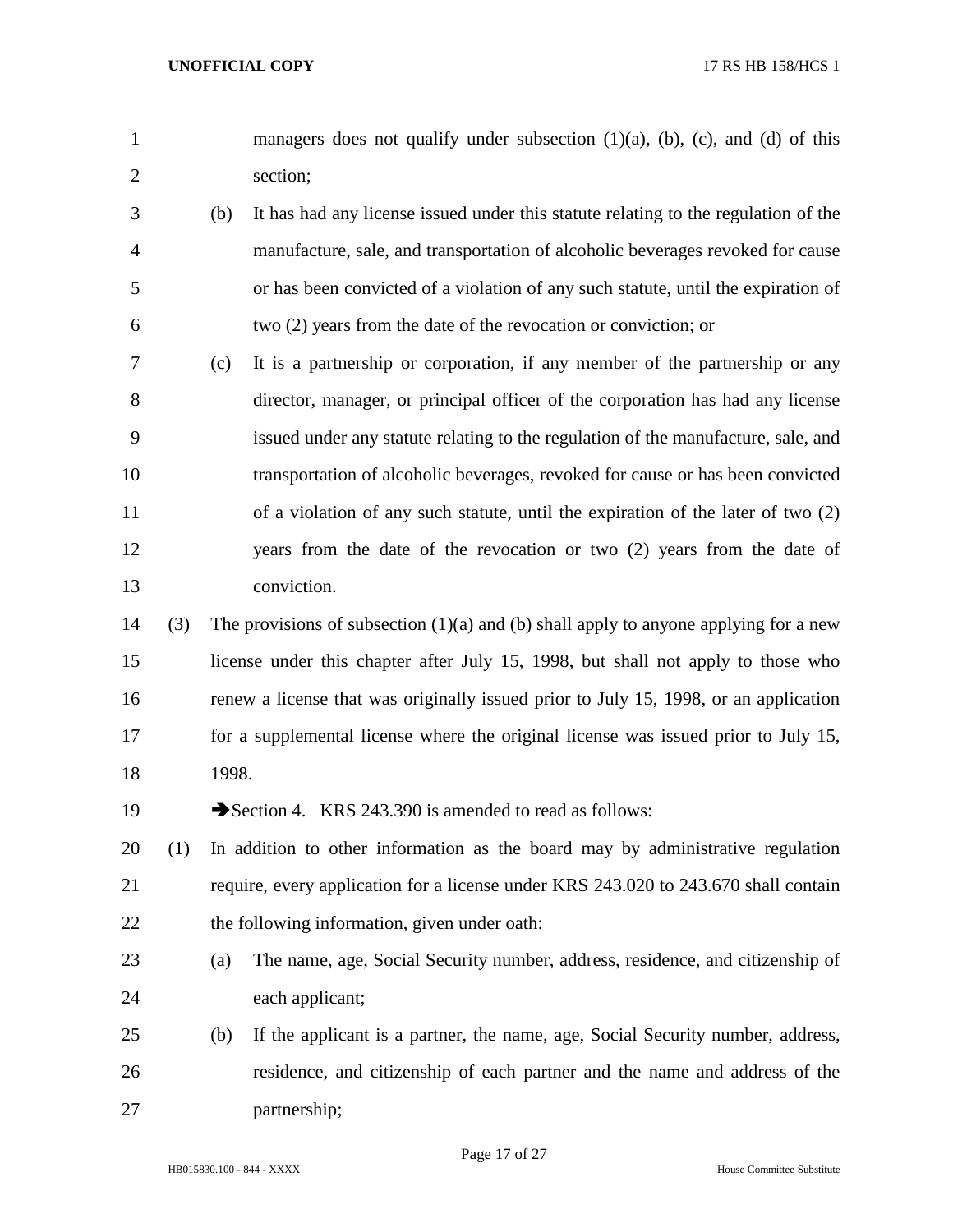(c) The name, age, Social Security number, address, residence, and citizenship of each person interested in the business for which the license is sought, together with the nature of that interest, and, if the applicant is a corporation, limited partnership company, or limited liability company, the name, age, Social Security number, address, and residence of each officer, director, member, partner, and managerial employee and the citizenship of each, and the state under the laws of which the corporate applicant is incorporated or organized. The department may require the names of all the stockholders and the percentage of stock held by each;

- (d) The premises to be licensed, stating the street and number, if the premises has a street number, and otherwise such a description that will reasonably indicate 12 the location of the premises;
- (e) A statement that neither the applicant nor any other person referred to in this 14 section has been convicted of  $\frac{1}{2}$  any misdemeanor directly or indirectly attributable to alcoholic beverages; any violation *involving a controlled substance that is described in or classified pursuant to Section 2 of this Act*  17 *or*<sub>[ of</sub>] KRS<sub>1</sub> 218A.050, 218A.040, 218A.060, 218A.070, 218A.080, 218A.090,] 218A.100, *or*[218A.110,] 218A.120[, or 218A.130] within the two (2) years immediately preceding the application; any felony, within five (5) years from the later of the date of parole or the date of conviction; or providing false information to the department preceding the application; and 22 that the applicant or any other person referred to in this section has not had any license that has been issued to him under any alcoholic beverage statute revoked for cause within two (2) years prior to the date of the application; and (f) A statement that the applicant will in good faith abide by every state and local statute, regulation, and ordinance relating to the manufacture, sale, use of, and 27 trafficking in alcoholic beverages.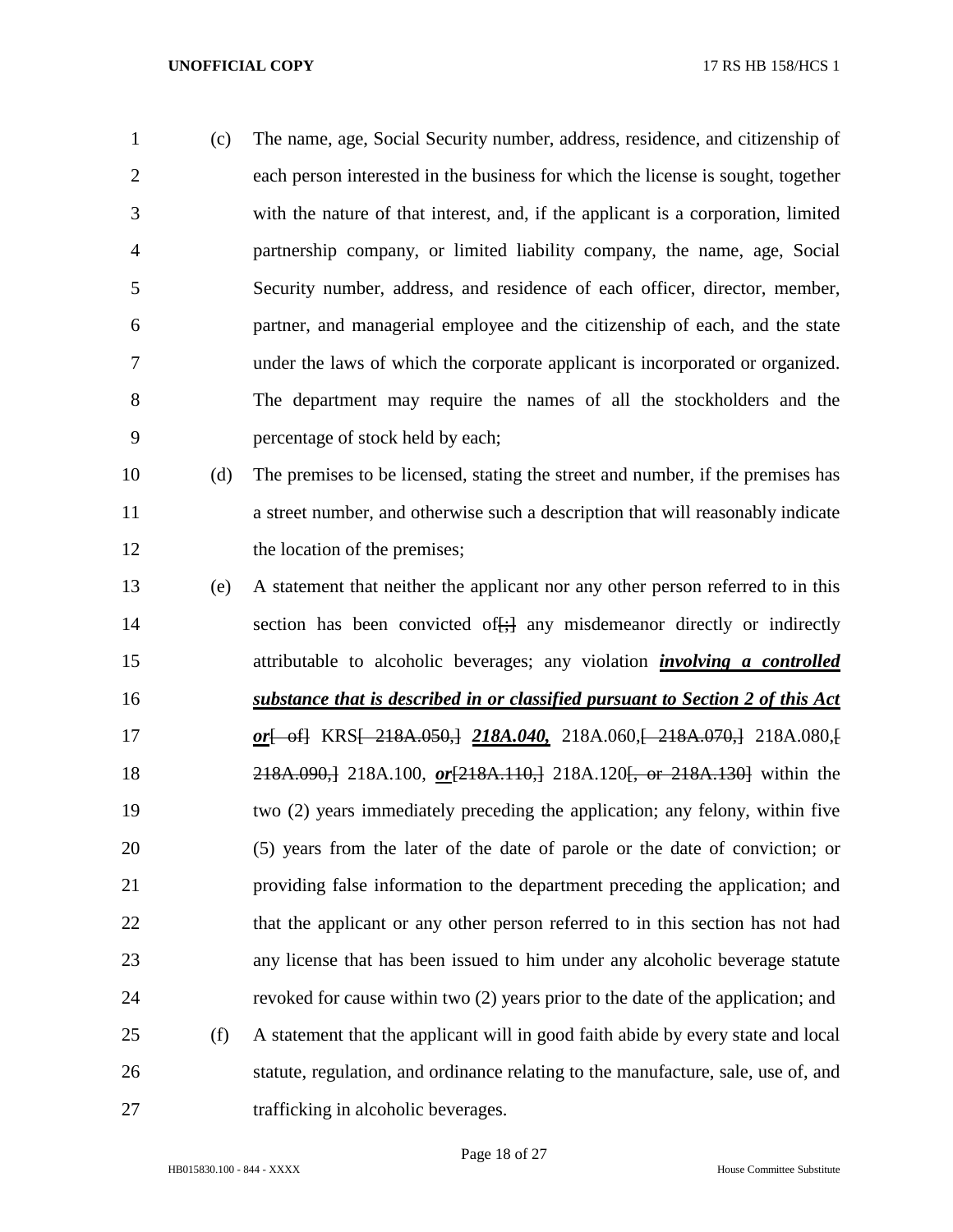- (2) If, after a license has been issued, there is a change in any of the facts required to be set forth in the application, a verified supplemental statement in writing giving notice of the change shall be filed with the board within ten (10) days after the change.
- (3) In giving any notice or taking any action in reference to a license, the board may rely upon the information furnished in the application or in the supplemental statement connected with the application. This information, as against the licensee or applicant, shall be conclusively presumed to be correct. The information required to be furnished in the application or supplemental statement shall be deemed material in any prosecution for perjury.
- 

11 Section 5. KRS 243.500 is amended to read as follows:

- Any license issued under KRS 243.020 to 243.670 may be revoked or suspended for the following causes:
- (1) Conviction of the licensee or his agent or employee for selling any illegal beverages on the licensed premises.
- (2) Making any false, material statements in an application for a license or supplemental license.
- (3) Violation of the provisions of KRS 243.670.
- (4) Conviction of the licensee or any of his clerks, servants, agents, or employees of:
- (a) Two (2) violations of the terms and provisions of KRS Chapter 241, 243, or 244 or any act regulating the manufacture, sale, and transportation of alcoholic beverages within two (2) consecutive years;
- (b) Two (2) misdemeanors directly or indirectly attributable to the use of intoxicating liquors within two (2 ) consecutive years; or
- (c) Any felony.
- (5) Failure or default of a licensee to pay an excise tax or any part of the tax or any penalties imposed by or under the provisions of any statutes, ordinances, or Acts of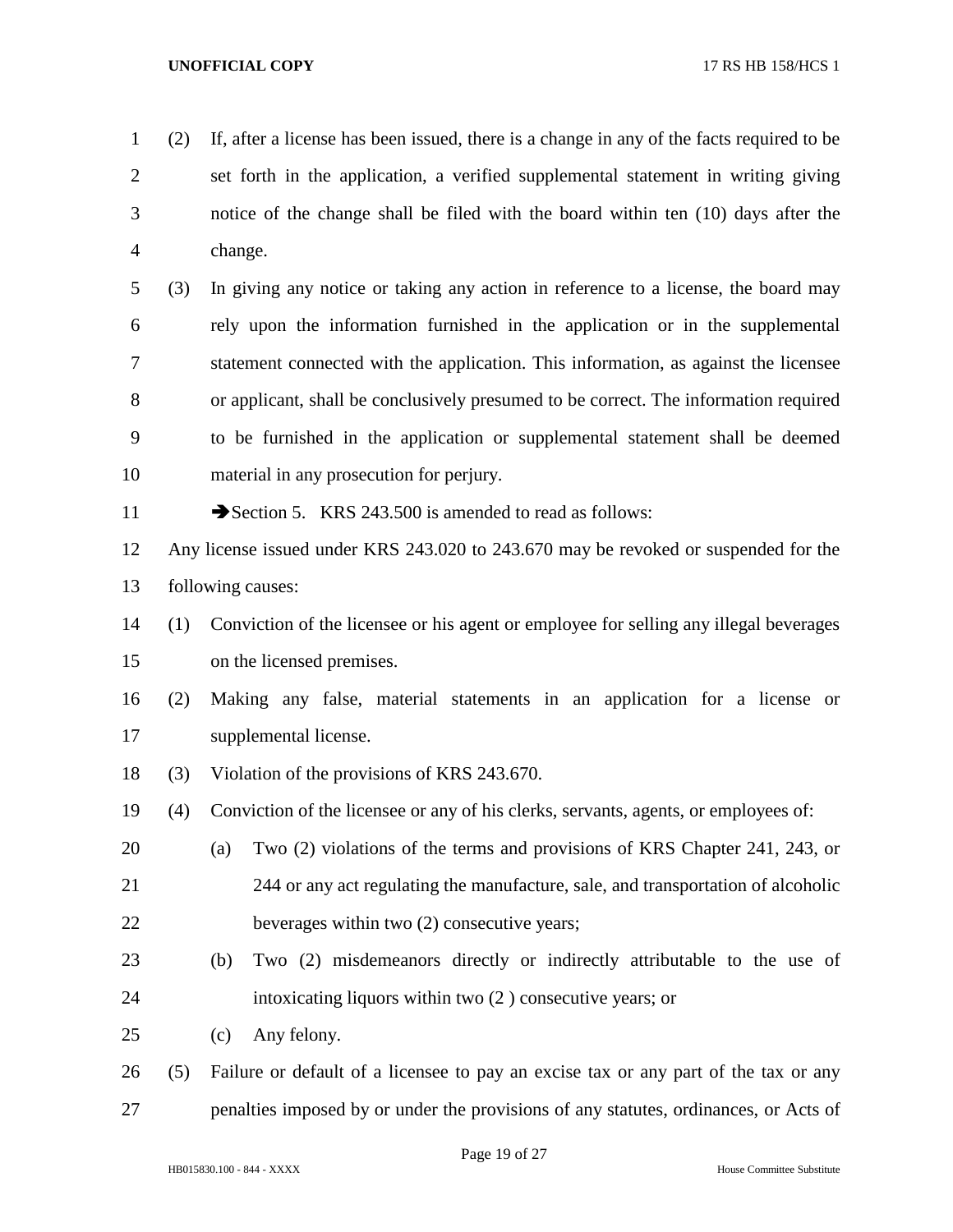Congress relative to taxation, or for a violation of any administrative regulations promulgated by the Department of Revenue made in pursuance thereof.

 (6) Revocation of any license or permit provided in KRS 243.060, 243.070, 243.600, and 243.610, or granted under any Act of Congress relative to the regulation of the manufacture, sale, and transportation of alcoholic beverages. Any license issued under KRS 243.020 to 243.670 shall be revoked or suspended if the licensee sells the alcoholic beverages at a price in excess of the price set by federal or state regulations.

 (7) Setting up, conducting, operating, or keeping, on the licensed premises, any gambling game, device, machine, contrivance, lottery, gift enterprise, handbook, or facility for betting or transmitting bets on horse races; or permitting to be set up, conducted, operated, kept, or engaged in, on the licensed premises, any such game, device, machine, contrivance, lottery, gift enterprise, handbook, or facility. This section shall not apply to contests in which eligibility to participate is determined by chance and the ultimate winner is determined by skill and the licensee has no direct interest, or to the sale of lottery tickets sold under the provisions of KRS Chapter 154A.

(8) Conviction of the licensee, his agents, servants, or employees for:

- (a) The sale or use upon the licensed premises of those items *classified pursuant*  **to Section 2 of this Act** described in KRS 218A.050 to 218A.1301 as controlled substances, including synthetic drugs;
- (b) Knowingly permitting the sale or use by patrons upon the licensed premises of 23 those items *classified pursuant to Section 2 of this Act* + described in KRS
- 24 218A.050 to 218A.130 as controlled substances, including synthetic drugs; or
- (c) Knowingly receiving stolen property upon the licensed premises.
- 26  $\rightarrow$  Section 6. KRS 314.011 is amended to read as follows:
- As used in this chapter, unless the context thereof requires otherwise: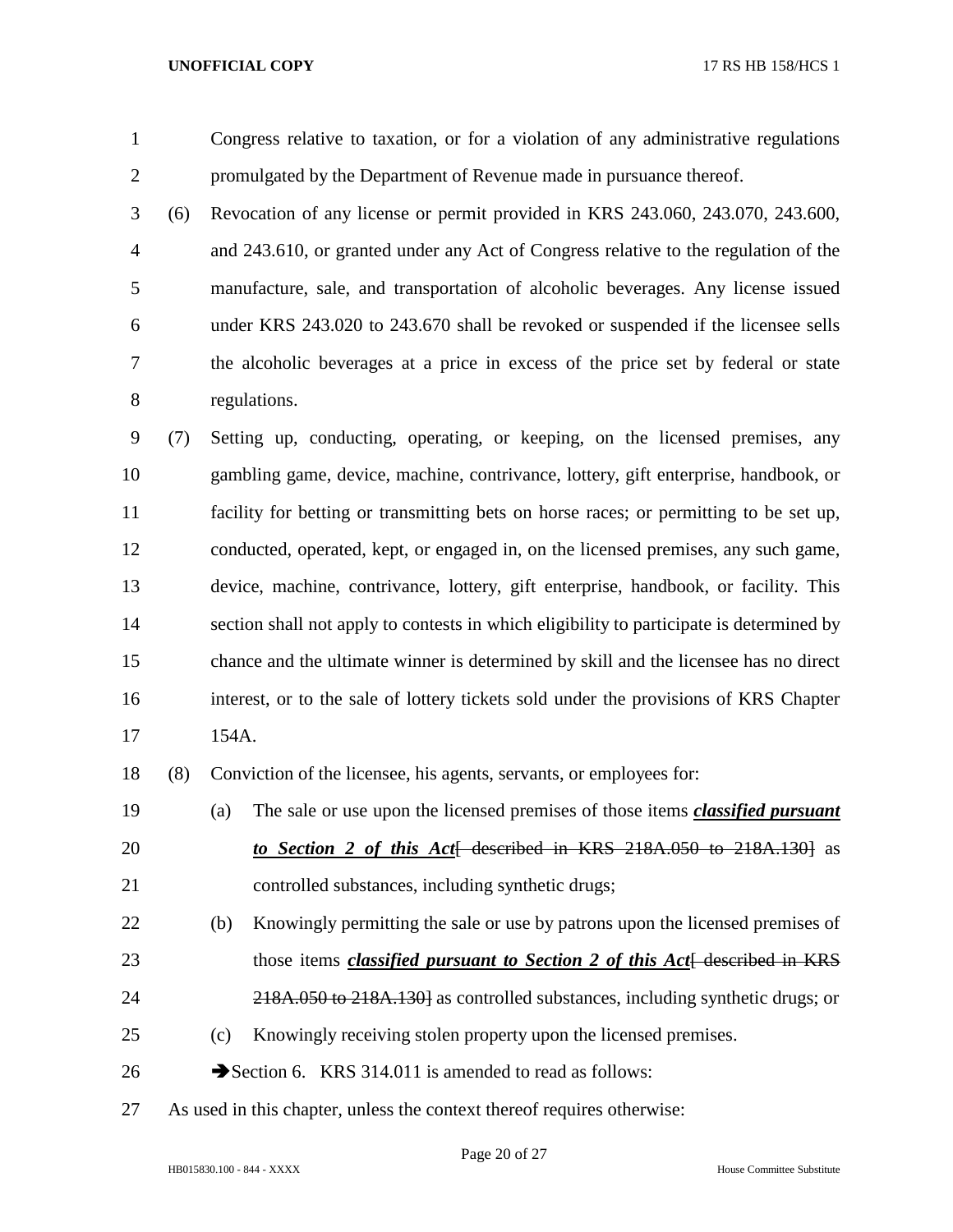- (1) "Board" means Kentucky Board of Nursing;
- (2) "Delegation" means directing a competent person to perform a selected nursing activity or task in a selected situation under the nurse's supervision and pursuant to administrative regulations promulgated by the board in accordance with the provisions of KRS Chapter 13A;
- (3) "Nurse" means a person who is licensed or holds the privilege to practice under the provisions of this chapter as a registered nurse or as a licensed practical nurse;
- (4) "Nursing process" means the investigative approach to nursing practice utilizing a method of problem-solving by means of:
- (a) Nursing diagnosis, a systematic investigation of a health concern, and an analysis of the data collected in order to arrive at an identifiable problem; and
- (b) Planning, implementation, and evaluation based on nationally accepted standards of nursing practice;
- (5) "Registered nurse" means one who is licensed or holds the privilege under the provisions of this chapter to engage in registered nursing practice;
- (6) "Registered nursing practice" means the performance of acts requiring substantial specialized knowledge, judgment, and nursing skill based upon the principles of psychological, biological, physical, and social sciences in the application of the nursing process in:
- (a) The care, counsel, and health teaching of the ill, injured, or infirm;
- (b) The maintenance of health or prevention of illness of others;
- (c) The administration of medication and treatment as prescribed by a physician, physician assistant, dentist, or advanced practice registered nurse and as further authorized or limited by the board, and which are consistent either with American Nurses' Association Scope and Standards of Practice or with standards of practice established by nationally accepted organizations of registered nurses. Components of medication administration include but are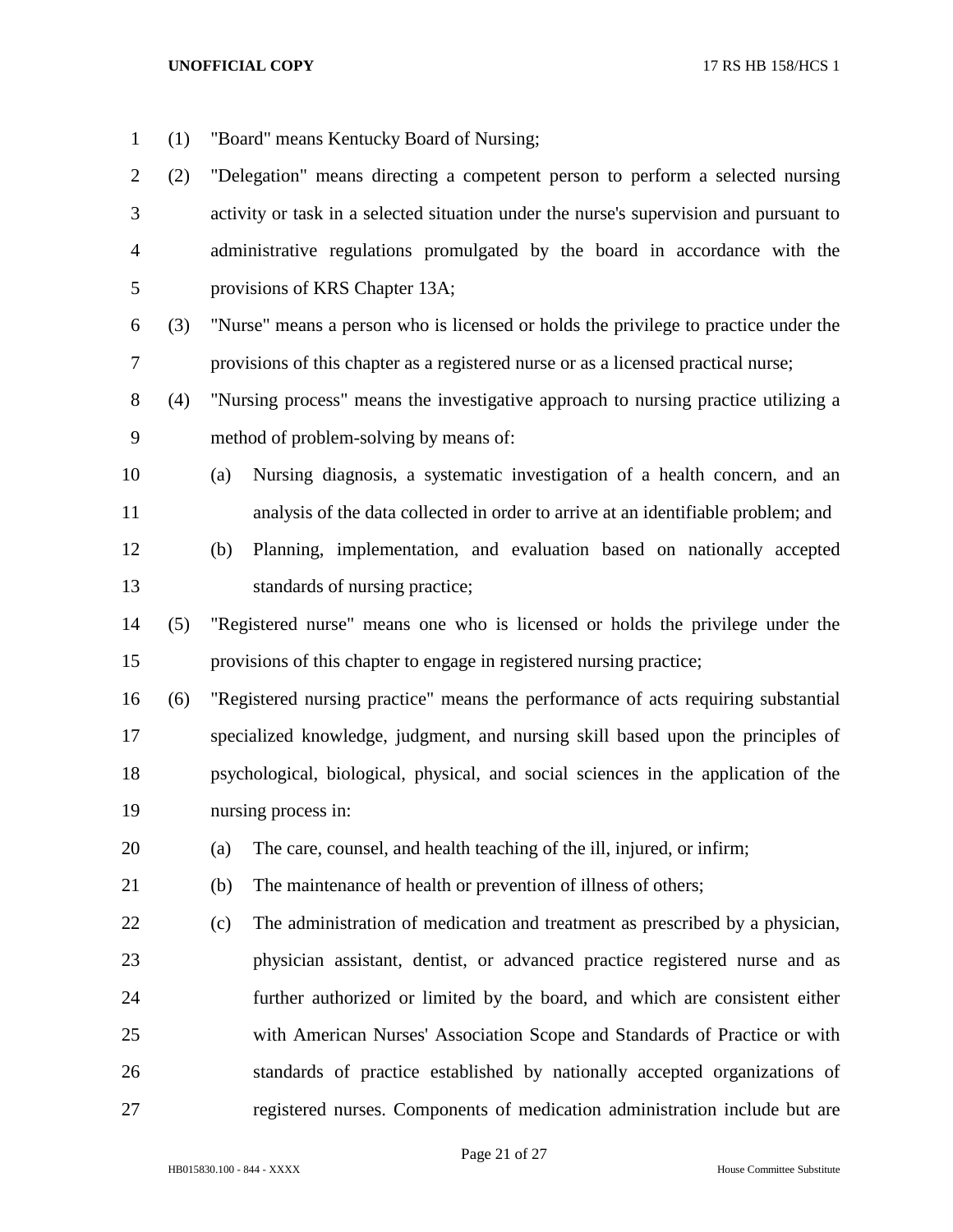| $\mathbf{1}$   |     |     |    | not limited to:                                                                         |
|----------------|-----|-----|----|-----------------------------------------------------------------------------------------|
| $\overline{2}$ |     |     | 1. | Preparing and giving medications in the prescribed dosage, route, and                   |
| 3              |     |     |    | frequency, including dispensing medications only as defined in                          |
| 4              |     |     |    | subsection $(17)(b)$ of this section;                                                   |
| 5              |     |     | 2. | Observing, recording, and reporting desired effects, untoward reactions,                |
| 6              |     |     |    | and side effects of drug therapy;                                                       |
| 7              |     |     | 3. | Intervening when emergency care is required as a result of drug therapy;                |
| 8              |     |     | 4. | Recognizing accepted prescribing limits and reporting deviations to the                 |
| 9              |     |     |    | prescribing individual;                                                                 |
| 10             |     |     | 5. | Recognizing drug incompatibilities and reporting interactions<br><sub>or</sub>          |
| 11             |     |     |    | potential interactions to the prescribing individual; and                               |
| 12             |     |     | 6. | Instructing an individual regarding medications;                                        |
| 13             |     | (d) |    | The supervision, teaching of, and delegation to other personnel in the                  |
| 14             |     |     |    | performance of activities relating to nursing care; and                                 |
| 15             |     | (e) |    | The performance of other nursing acts which are authorized or limited by the            |
| 16             |     |     |    | board, and which are consistent either with American Nurses' Association                |
| 17             |     |     |    | Standards of Practice or with Standards of Practice established by nationally           |
| 18             |     |     |    | accepted organizations of registered nurses;                                            |
| 19             | (7) |     |    | "Advanced practice registered nurse" or "APRN" means a certified nurse                  |
| 20             |     |     |    | practitioner, certified registered nurse anesthetist, certified nurse midwife, or       |
| 21             |     |     |    | clinical nurse specialist, who is licensed to engage in advance practice registered     |
| 22             |     |     |    | nursing pursuant to KRS 314.042 and certified in at least one (1) population focus;     |
| 23             | (8) |     |    | "Advanced practice registered nursing" means the performance of additional acts by      |
| 24             |     |     |    | registered nurses who have gained advanced clinical knowledge and skills through        |
| 25             |     |     |    | an accredited education program that prepares the registered nurse for one $(1)$ of the |
| 26             |     |     |    | four (4) APRN roles; who are certified by the American Nurses' Association or           |
| 27             |     |     |    | other nationally established organizations or agencies recognized by the board to       |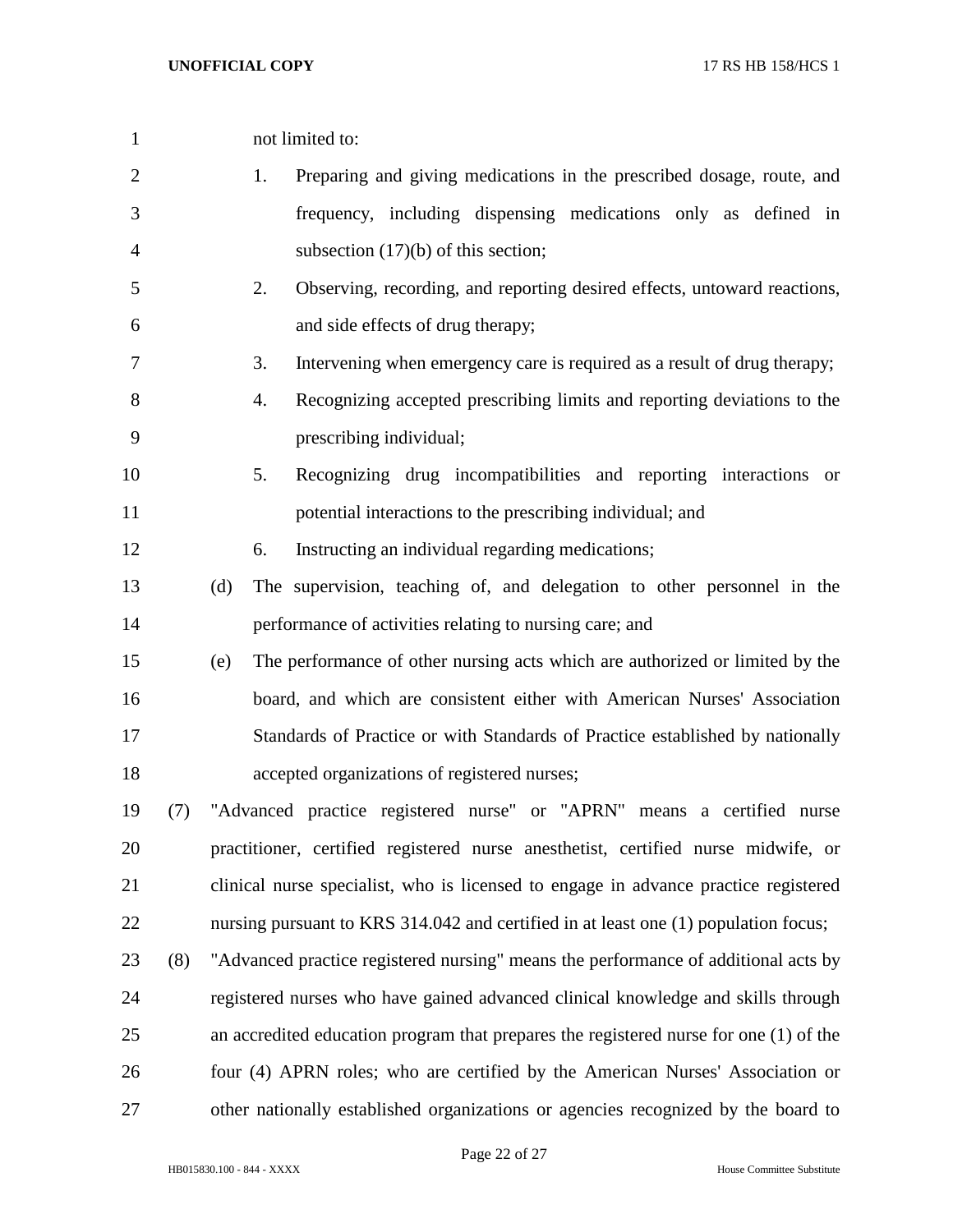certify registered nurses for advanced practice registered nursing as a certified nurse practitioner, certified registered nurse anesthetist, certified nurse midwife, or clinical nurse specialist; and who certified in at least one (1) population focus. The additional acts shall, subject to approval of the board, include but not be limited to prescribing treatment, drugs, devices, and ordering diagnostic tests. Advanced practice registered nurses who engage in these additional acts shall be authorized to issue prescriptions for and dispense nonscheduled legend drugs as defined in KRS 217.905 and to issue prescriptions for but not to dispense Schedules II through V controlled substances *described in or* as classified *pursuant to Section 2 of this Act or*<sub>[in]</sub> KRS 218A.060, 218A.070, 218A.080, 218A.090, 218A.100, *and*[218A.110,] 218A.120, and 218A.130,] under the conditions set forth in KRS 314.042 and regulations promulgated by the Kentucky Board of Nursing on or before August 15, 2006. (a) 1. Prescriptions issued by advanced practice registered nurses for Schedule

- II controlled substances classified under KRS 218A.060, except hydrocodone combination products as defined in KRS 218A.010, shall 17 be limited to a seventy-two (72) hour supply without any refill.
- 2. Prescriptions issued by advanced practice registered nurses for hydrocodone combination products as defined in KRS 218A.010 shall be limited to a thirty (30) day supply without any refill.
- 3. Prescriptions issued under this subsection for psychostimulants may be written for a thirty (30) day supply only by an advanced practice registered nurse certified in psychiatric-mental health nursing who is providing services in a health facility as defined in KRS Chapter 216B or in a regional services program for mental health or individuals with an intellectual disability as defined in KRS Chapter 210.
- 

(b) Prescriptions issued by advanced practice registered nurses for Schedule III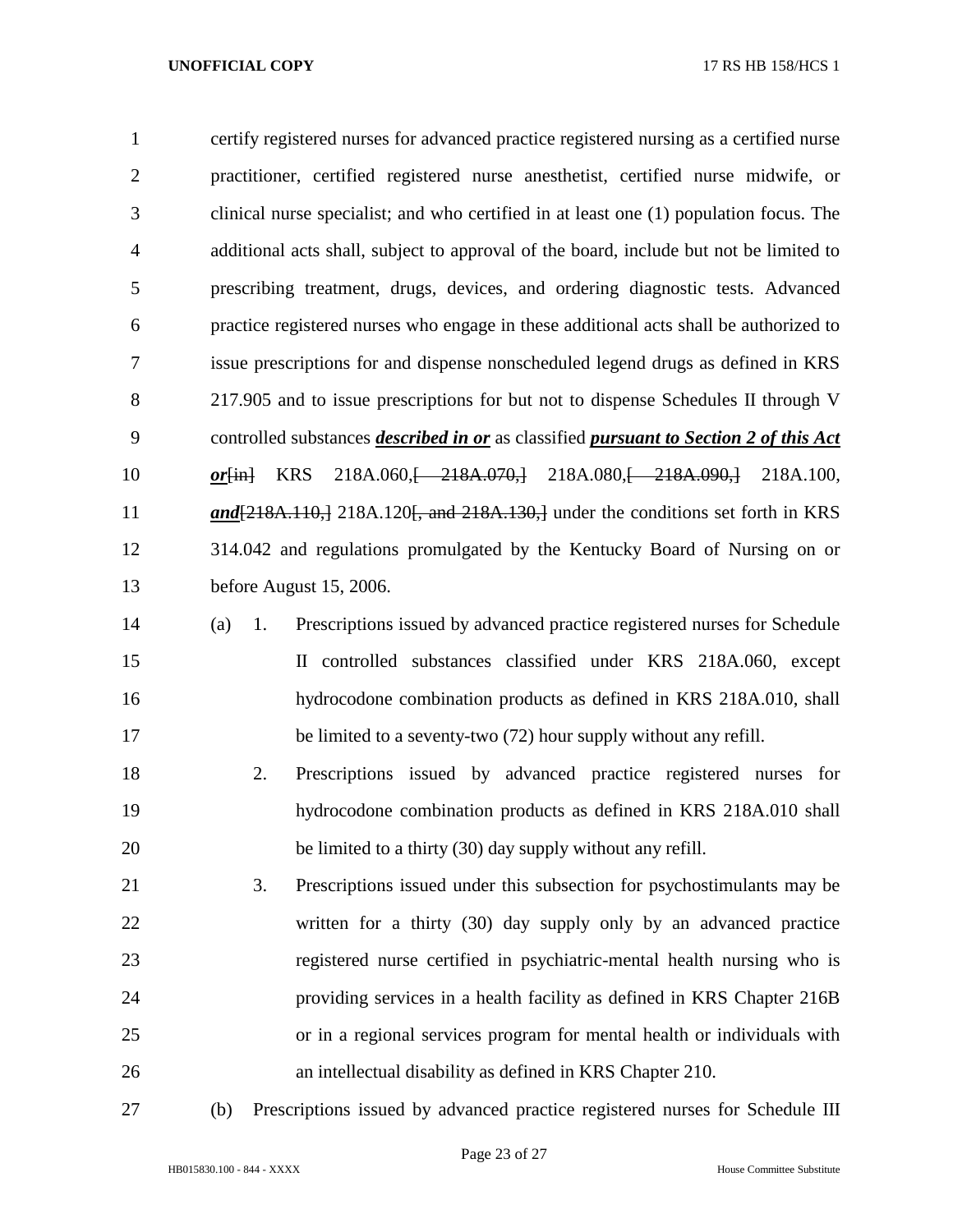controlled substances classified under KRS 218A.080 shall be limited to a thirty (30) day supply without any refill. Prescriptions issued by advanced practice registered nurses for Schedules IV and V controlled substances classified under KRS 218A.100 and 218A.120 shall be limited to the original prescription and refills not to exceed a six (6) month supply.

 (c) Limitations for specific controlled substances which are identified as having the greatest potential for abuse or diversion, based on the best available scientific and law enforcement evidence, shall be established in an administrative regulation promulgated by the Kentucky Board of Nursing. The regulation shall be based on recommendations from the Controlled Substances Formulary Development Committee, which is hereby created. The committee shall be composed of two (2) advanced practice registered nurses appointed by the Kentucky Board of Nursing, one (1) of whom shall be designated as a committee co-chair; two (2) physicians appointed by the Kentucky Board of Medical Licensure, one (1) of whom shall be designated as a committee co- chair; and one (1) pharmacist appointed by the Kentucky Board of Pharmacy. The initial regulation shall be promulgated on or before August 15, 2006, and shall be reviewed at least annually thereafter by the committee.

 Nothing in this chapter shall be construed as requiring an advanced practice registered nurse designated by the board as a certified registered nurse anesthetist to 21 obtain prescriptive authority pursuant to this chapter or any other provision of law in order to deliver anesthesia care. The performance of these additional acts shall be consistent with the certifying organization or agencies' scopes and standards of practice recognized by the board by administrative regulation;

- (9) "Licensed practical nurse" means one who is licensed or holds the privilege under the provisions of this chapter to engage in licensed practical nursing practice;
- (10) "Licensed practical nursing practice" means the performance of acts requiring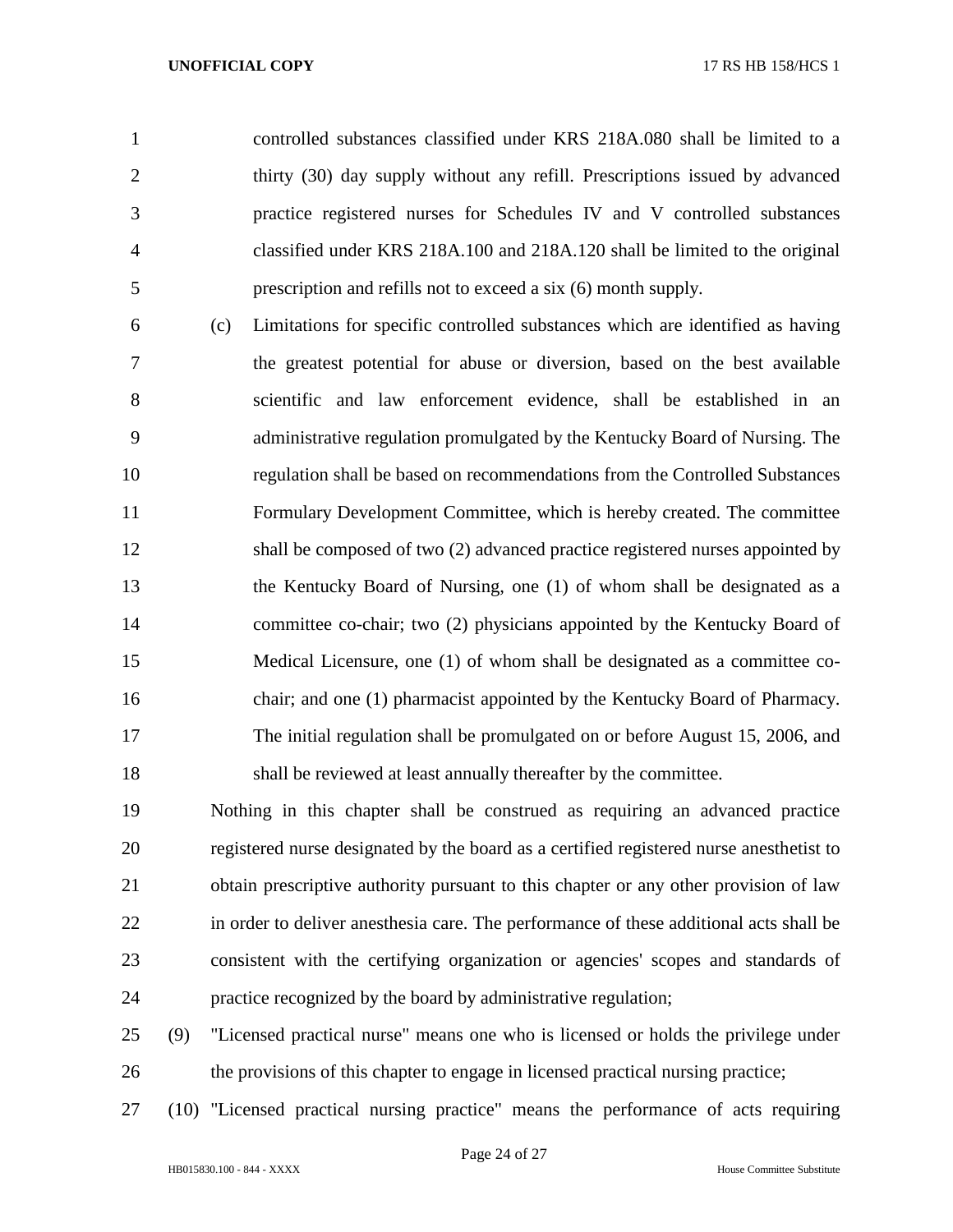- knowledge and skill such as are taught or acquired in approved schools for practical nursing in:
- (a) The observing and caring for the ill, injured, or infirm under the direction of a registered nurse, advanced practice registered nurse, physician assistant, licensed physician, or dentist;
- (b) The giving of counsel and applying procedures to safeguard life and health, as defined and authorized by the board;
- (c) The administration of medication or treatment as authorized by a physician, physician assistant, dentist, or advanced practice registered nurse and as further authorized or limited by the board which is consistent with the National Federation of Licensed Practical Nurses or with Standards of Practice established by nationally accepted organizations of licensed practical nurses;
- (d) Teaching, supervising, and delegating except as limited by the board; and
- (e) The performance of other nursing acts which are authorized or limited by the board and which are consistent with the National Federation of Practical Nurses' Standards of Practice or with Standards of Practice established by nationally accepted organizations of licensed practical nurses;
- (11) "School of nursing" means a nursing education program preparing persons for licensure as a registered nurse or a practical nurse;
- (12) "Continuing education" means offerings beyond the basic nursing program that present specific content planned and evaluated to meet competency based behavioral objectives which develop new skills and upgrade knowledge;
- (13) "Nursing assistance" means the performance of delegated nursing acts by unlicensed nursing personnel for compensation under supervision of a nurse;
- (14) "Sexual assault nurse examiner" means a registered nurse who has completed the required education and clinical experience and maintains a current credential from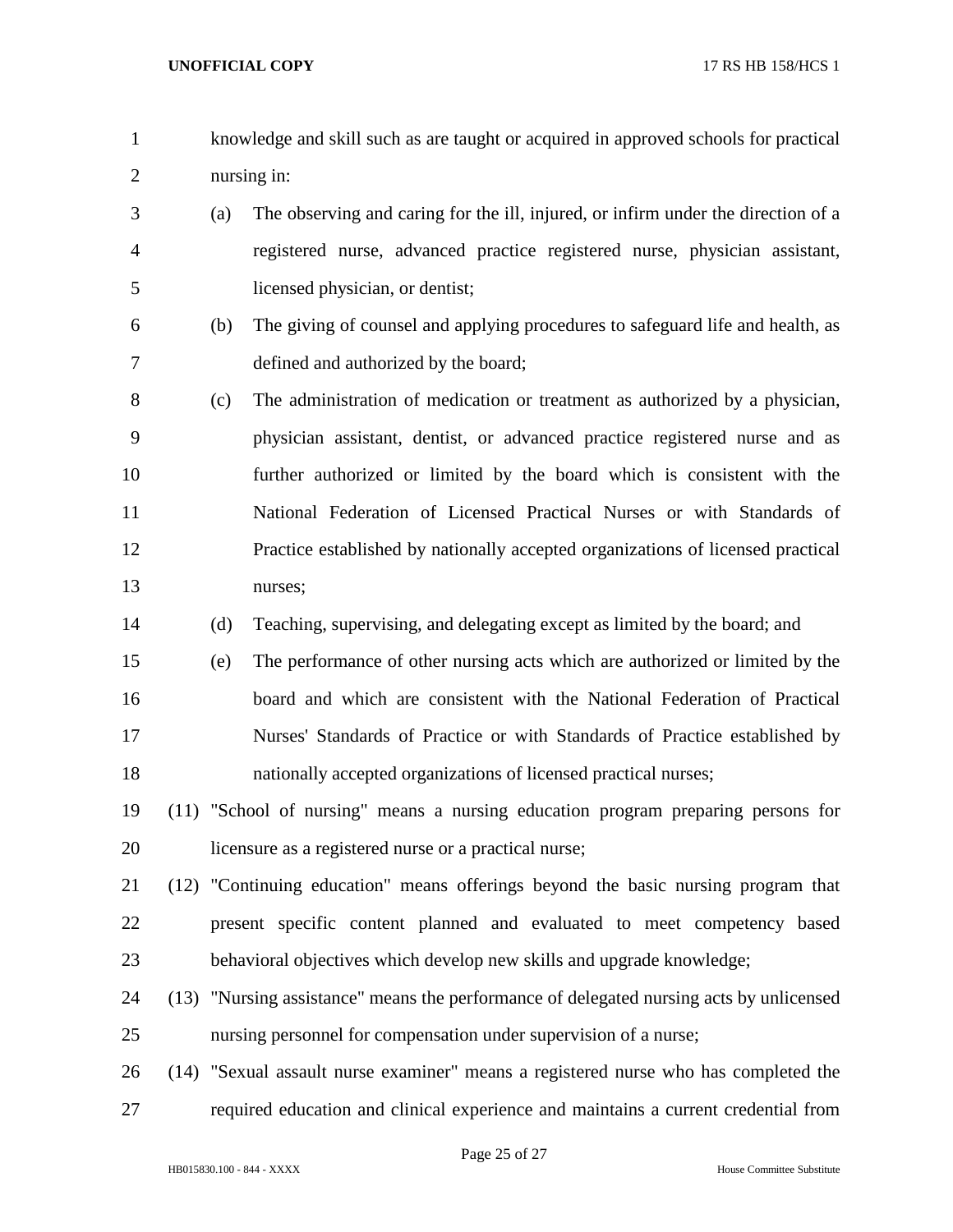| $\mathbf{1}$   |      | the board as provided under KRS 314.142 to conduct forensic examinations of               |
|----------------|------|-------------------------------------------------------------------------------------------|
| $\overline{2}$ |      | victims of sexual offenses under the medical protocol issued by the Justice and           |
| 3              |      | Public Safety Cabinet in consultation with the Sexual Assault Response Team               |
| 4              |      | Advisory Committee pursuant to KRS 216B.400(4);                                           |
| 5              |      | (15) "Competency" means the application of knowledge and skills in the utilization of     |
| 6              |      | critical thinking, effective communication, interventions, and caring behaviors           |
| 7              |      | consistent with the nurse's practice role within the context of the public's health,      |
| 8              |      | safety, and welfare;                                                                      |
| 9              |      | (16) "Credential" means a current license, registration, certificate, or other similar    |
| 10             |      | authorization that is issued by the board;                                                |
| 11             | (17) | "Dispense" means:                                                                         |
| 12             |      | To receive and distribute noncontrolled legend drug samples from<br>(a)                   |
| 13             |      | pharmaceutical manufacturers to patients at no charge to the patient or any               |
| 14             |      | other party; or                                                                           |
| 15             |      | To distribute noncontrolled legend drugs from a local, district, and<br>(b)               |
| 16             |      | independent health department, subject to the direction of the appropriate                |
| 17             |      | governing board of the individual health department;                                      |
| 18             |      | (18) "Dialysis care" means a process by which dissolved substances are removed from a     |
| 19             |      | patient's body by diffusion, osmosis, and convection from one (1) fluid                   |
| 20             |      | compartment to another across a semipermeable membrane;                                   |
| 21             |      | (19) "Dialysis technician" means a person who is not a nurse, a physician assistant, or a |
| 22             |      | physician and who provides dialysis care in a licensed renal dialysis facility under      |
| 23             |      | the direct, on-site supervision of a registered nurse or a physician;                     |
| 24             | (20) | "Population focus" means the section of the population within which the advanced          |
| 25             |      | practice registered nurse has targeted to practice. The categories of population foci     |
| 26             |      | are:                                                                                      |
| 27             |      | Family and individual across the lifespan;<br>(a)                                         |
|                |      |                                                                                           |

Page 26 of 27